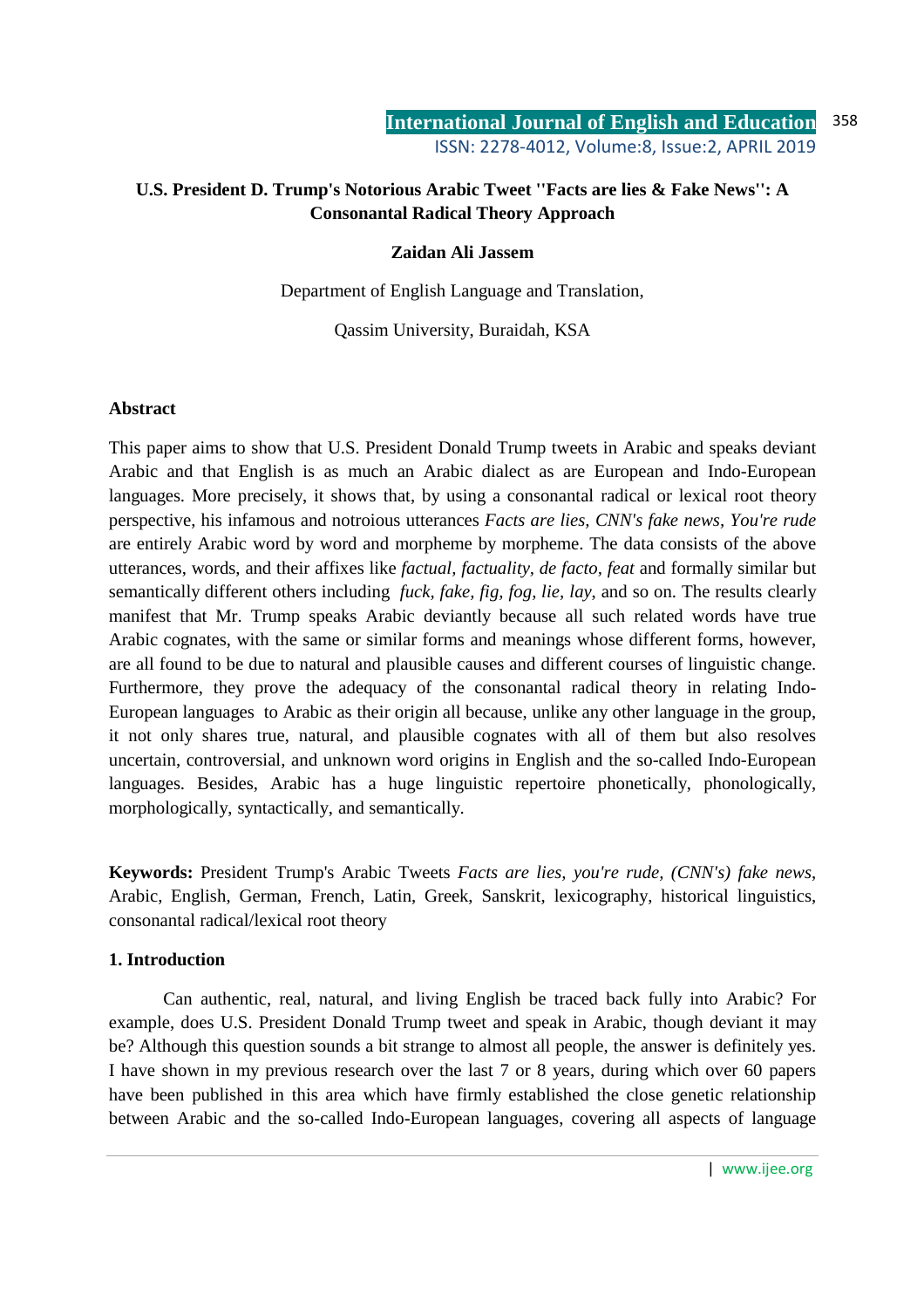analysis phonetically, morphologically, grammatically, and lexically or semantically (Jassem 2012-2018). The purpose of all those papers was mainly to reject traditional thinking and practice as well as long-held views in the field which classifies Arabic and Indo-European languages like English, German, French, Latin, Greek, and so on as members of different families (Bergs and Brinton 2012; Algeo 2010; Crystal 2010: 302; Campbell 2013; Yule 2006; Crowley 1997: 22-25, 110-111; Pyles and Algeo 1993: 61-94).

The above research is of three types: The first and earliest type focused on the Arabic origins of single words, including sounds, morphemes, and grammatical categories (e.g., verb to be, pronouns, wh-questions, prepositions) in English and Indo-European languages. In fact, almost all my research is of this nature (Jassem 2012-2018). To this can be added a few papers that traced the Arabic origins of personal pronouns in Chinese, Finnish and Basque (Jassem 2014h-i), demonstratives, plural markers, and negation in world languages (Jassem 2015j, 2016a, 2018e). The second type comprised concocting and tracing whole English sentences and phrases back into Arabic in full without losing much of their meaning, noting linguistic change in the process. Four papers are of this type (Jassem 2016e-f, 2017b, 2019a). The third attempt is to select naturally occurring speech uttered by famous and/or ordinary native English speakers and tracing it back into Arabic without losing much of its original and current form and meaning. The current paper is the first of such kind.

In addition, there are other papers in this vein also that applied the theory to language teaching (Jassem 2016g, 2019b) and translation (Jassem 2014d, 2015b, 2016i). Furthermore, there are two book reviews, one on historical linguistics and another on etymological dictionaries (Jassem 2016h, 2017a). To this can added another short paper on especially etymological myth and fallacy in *the Oxford English Dictionary (OED)* (Jassem 2017b).

Thus, unlike all its predecessors (Jassem 2012-2019a), this paper focuses on tracing the origins of entirely natural, authentic, living English utterances, sentences, and phrases or expressions said by well-known and influential figures, e.g., U.S. President Donald Trump, in the Western World back into Arabic. It also examines those words that are similar in form and meaning but have different spellings and pronunciations which are listed in separate entries in English and Indo-European lexicography and linguistics like *fuck, fike* as well as those that are formally similar but semantically different words like *fact, fake, fuck, fig, fog*. The ultimate aim of this work is to show that English and European language are Arabic dialects which have developed alongst different routes of linguistic change. Despite that, they can still be traced back to Arabic quite easily and intelligibly.

The paper has four sections: introduction, research methods, results, and conclusion.

### **2. Research Methods**

*2.1 The Data*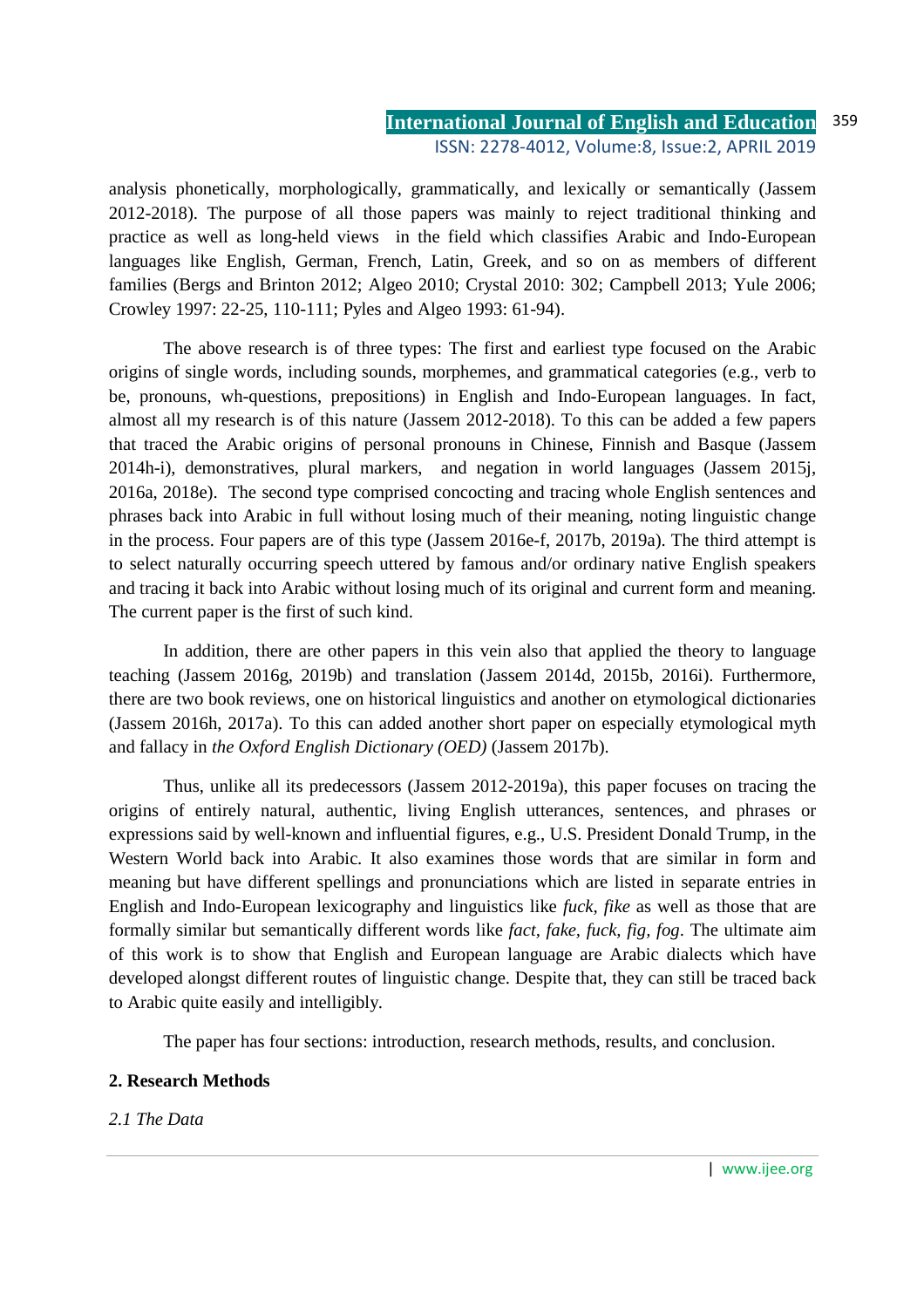The data consists of a few famous U.S. President Donald Trump's tweets *Facts are lies, CNN's fake news,* and *you're rude* and their derivatives as well as formally similar but semantically different words and expressions. Their selection has been primarily based on (i) their wider coverage in the mass and social media, including TV and Radio, Twitter, Facebook, newspapers, magazines, and tabloids, (ii) high frequency in English dictionaries, and (iii) above all their association with the most powerful president, country, and culture on earth, thus representing authentic, natural, living English. In addition, the ease with which every single word and morpheme thereof can be easily and smoothly traced back to Arabic cognates with the same or similar forms and meanings as shall be seen in Section 3 below.

The etymological data for English and Indo-European languages is based on Harper (2002-19) and his sources. For Arabic, the meanings are taken from Ibn Manzoor (2018) in the main and related e-dictionaries like Albaheth Alarabi (2019), a collection of the top five classical dictionaries, and Almaany.com (2019), a collection of both classical and modern dictionaries, in addition to my own knowledge of Arabic as a native speaker. The Arabic cognates of the above English and Indo-European words are exclusively mine, though.

In transcribing the data, normal spelling is used for practical purposes. However, certain symbols were used for unique Arabic sounds, including  $/2 \zeta \propto 3 \zeta$  for the voiceless and voiced pharyngeal fricatives respectively, /kh  $\dot{\tau}$  & gh  $\dot{\tau}$ / for the voiceless and voiced velar fricatives each, capital letters for the emphatic counterparts of plain consonants /T (t)  $(\triangle)$  ( $\triangle$ , D (d)  $(\triangle)$ , Dh (dh) (خ)  $\&$  S (s) (س (س), and /'  $\epsilon$  for the glottal stop (Jassem 2013c). Long vowels are doubled, e.g., /aa, oo, & ee/.

### *2.2 Data Analysis*

### 2.2.1 Theoretical Framework: Consonantal Radical Theory

 The consonantal radical theory (Jassem 2018c-d, 2019a), a more precise version of the lexical root or radical linguistic theory (Jassem 2012a-14e, 2014f-2018b), has been used as a theoretical framework for data analysis. The name derives from the use of consonantal radicals (letters) or, more generally, lexical roots in examining genetic relationships between words such as the derivation of *persuasion* from *persuade*, from *suade* (or simply *suad*), *observation* from *serve* (or simply *srv*), *description* from *scribe* (or simply *scrb*), *writing* from *write* (or simply *wrt*). The main reason stems from the fact that the consonantal root carries and determines the basic meaning of the word regardless of its affixation such as *observation*. As to vowels, they are neglected because they show mainly phonetic and grammatical relationships and functions as in English *sing* (inf.), *sang* (past), *sung* (p.p.), *song* (n), and Arabic *qaal* (v) 'to say' الق, *qul* (imp.) قل, *qeel/yuqaal* (passive) اليق/لقي, *qawl* (n) 'saying' ولق,*' aqwaal* (pl.) 'sayings' والأق,*' aqaaweel* (pl. pl.) 'sayings' أقاويل, etc.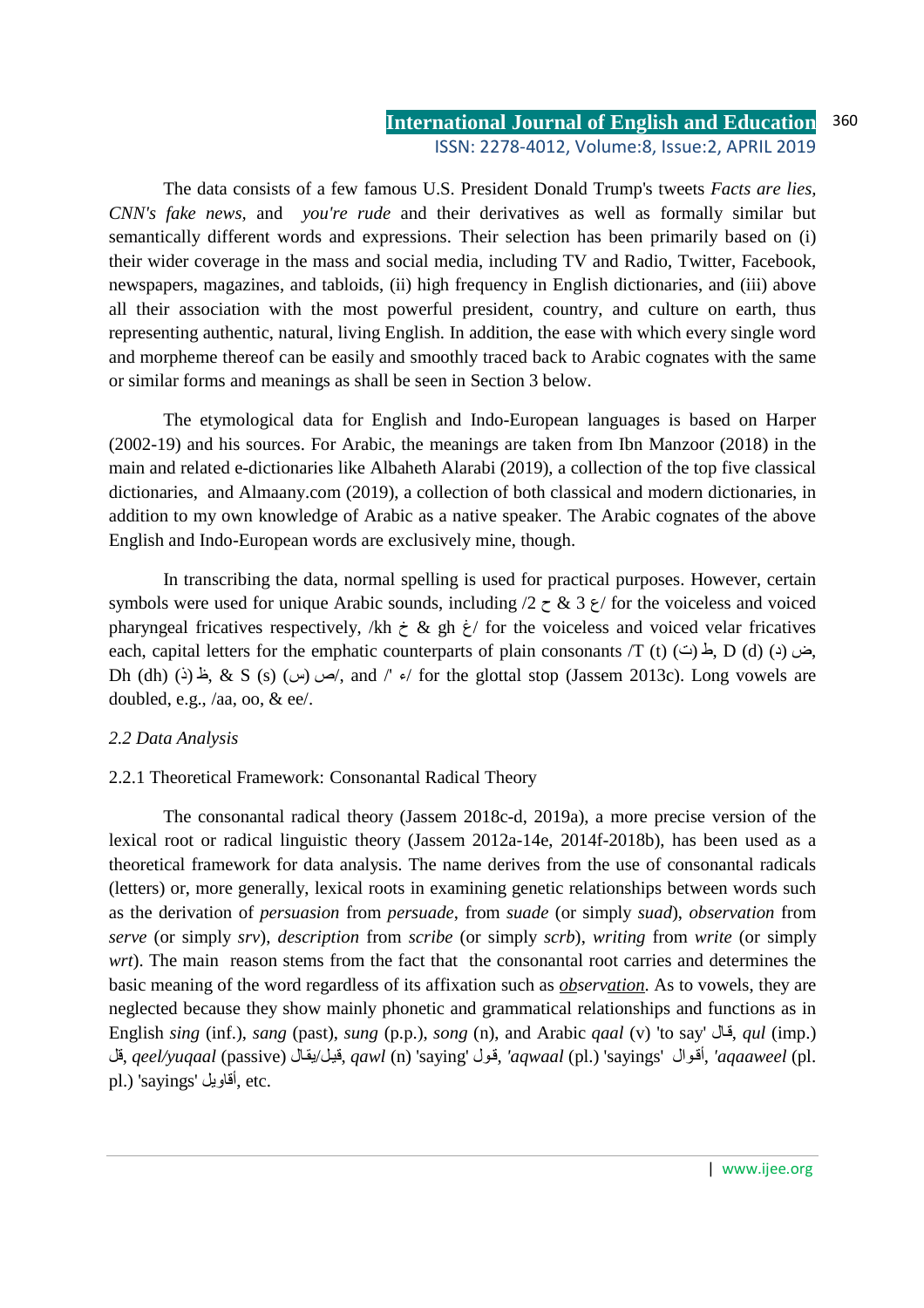A full exposition of the consonantal radical or lexical root theory and its procedures can be found in Jassem (2018b) which will be skipped over here to save time, effort, and space. However, the main procedures of analysis in relating, e.g., English and Arabic words to each other genetically can be summed up in five steps as follows.

- (i) Select any word, starting with consonantal roots and overlooking vowels, e.g., *is/are; fact, factual, faction; lie, lay; fake, news*.
- (ii) Identify the source, daughter, or sister language meaning (e.g., English, Latin) on the basis of especially word history or etymology. It is essential to start with word root meanings, not sounds as the former are more stable and change a lot less than the latter which do so extensively and drastically; for example, all the sounds of a given word might have changed beyond recognition while meanings in a rather limited way, The meaning first approach will often lead the analyst to the correct cognate naturally whereas the sounds first will lead them nowhere definitely.
- (iii) Search for the word with the equivalent meaning and form in the target, parent, or reference language (e.g., Arabic), looking for cognates: i.e., sister words with the same or similar forms and meanings.
- (iv) Explain the differences, if any, in both form and meaning between the cognates lexicologically, phonetically, morphologically, and semantically as indicated. As a matter of fact, finding the right cognate on the basis of its meaning first often leads one to the resultant changes automatically.
- (v) Finally, formulate phonological, morphological, grammatical, and semantic rules after sufficient data has been amassed and analyzed.

That is the whole story simply and briefly. Section 3 illustrates that step by step.

## 2.2.2 Statistical Analysis

The percentage formula is used for calculating the ratio of cognate words or shared vocabulary, which is obtained by dividing the number of cognates over the total number of investigated words multiplied by a 100. For example, suppose the total number of investigated words is 100, of which 90 are true cognates. The percentage of cognates is calculated thus:  $90/100 = 9$  X  $100 = 90\%$ . Finally, the results are checked against Cowley's (1997: 173, 182) formula to determine whether such words belong to the same language or family (for a survey, see Jassem 2012a-b).

### **3. Results and Discussion**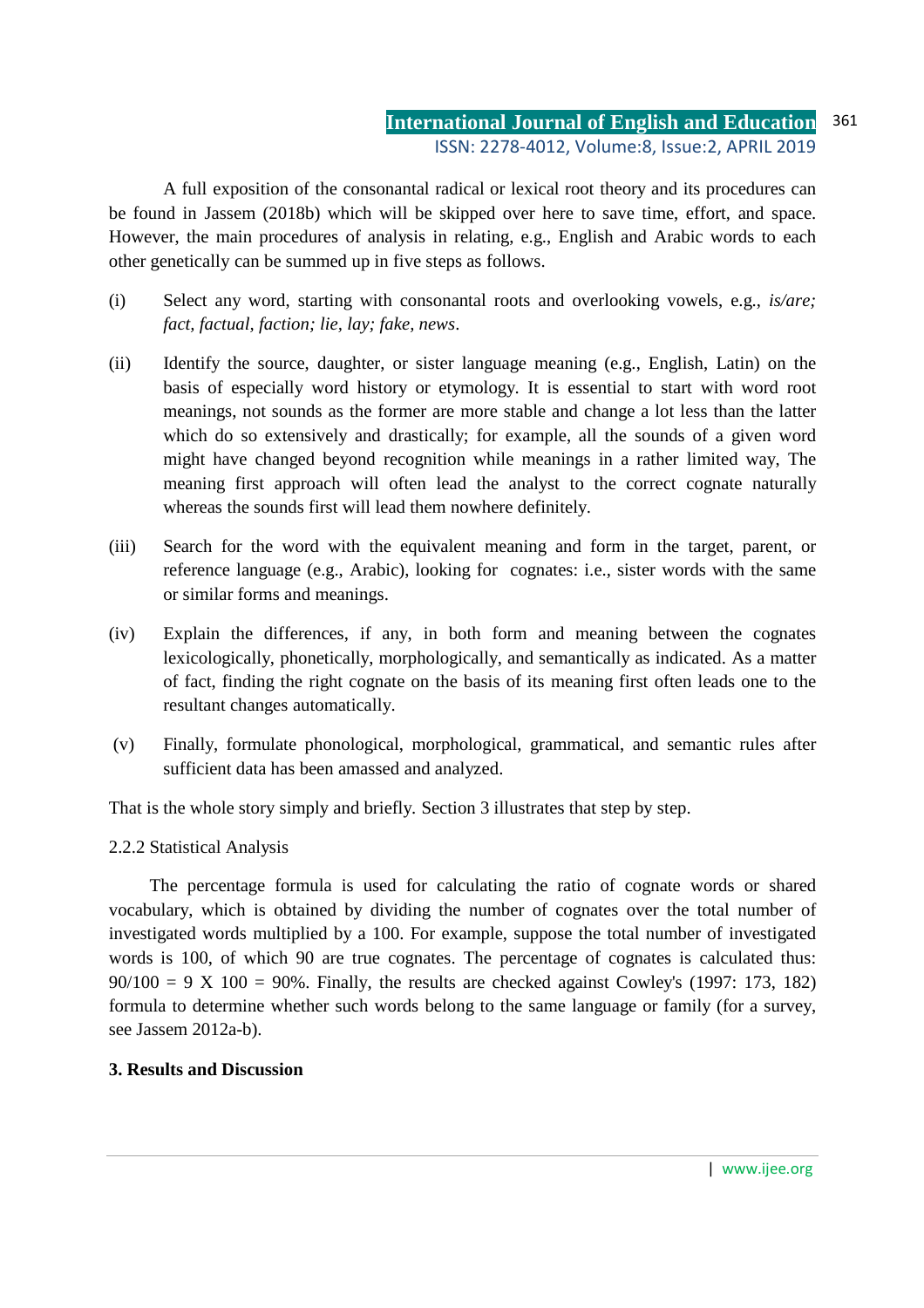*The main focus of the results will be on the Arabic consonantal radicals or lexical roots of English, German, French, Latin, Greek, and Indo-European words and affixes (prefixes, infixes, and suffixes); vowels will be generally overlooked whose main function is phoneticogrammatical rather than semantic as has been stated above.* 

We will take the utterances ones by one. As to the first sentence *Facts are lies* and their derivatives, all such words and their morphemes derive from true Arabic cognates or roots with the same or similar forms and meanings, as follows.

**Fact** is a very frequent English word with many derivatives like *faction, factual, factuality, de facto*, which came from Latin *factum* 'an occurrence, achievement, deed, an event; lit., thing done; in Medieval Latin, state, condition, circumstance', from *factus*, past participle of *facere* (v) 'to do', (French *fait*, Spanish *hecho*, Italian *fatto*)), from PIE root *\*dhe-* 'to set, to put', which is definitely wrong formally and semantically. Although the PIE root comes straight from Arabic *Da3* (*Dha3* in my dialect) ( , imperative of ظع (ضع *waDa3* 'to put' وضع ( , it is not accurate anyway. Instead, it derives u وظع (ltimately from Arabic *waaqi3a(t)* 'a happening, an event, something that happens' واقعة, from *waqa3* (v) 'to happen, to occur, to fall' وقع where /w, q, & 3/ evolved into /f, k, & Ø/ in that order.

Furthermore, in French *fait* and Italian *fatto*, /q/ further developed into /t/. However, the Spanish form *hecho* could not have developed from the same cognate which comes instead straight from Arabic *2aqq* 'something true, something that happens; right, a right' حق in which /2 &  $q$  became  $/h$  & ch. Thus, Arabic provides the right cognates for all.

As to the derivational suffix *–t* in *fact*, it comes actually from Arabic *–t* 'inflectional and derivational affix' as in *waaqi3a(t)* above (for details, see Jassem 2012f, 2013a). Likewise, the Latin infinitive suffix *–re* in *facere*, which varies with *–en* in Germanic and Greek languages, derives directly from Arabic *–en* 'inflectional and derivational affix', turning /n/ into /r/ (for details, see Jassem 2012f, 2013a-b, 2015d).

- **Faction** came from Middle French *faction* and directly from Latin *factionem* (nom. *factio)*  'political party, class of persons; lit., a making or doing', from past participle of *facere* (v) 'to do', from PIE root *\*dhe-* 'to set, to put' above. It obtains ultimately from a related Arabic *waqa3-*derivative like:
- i) *waqee3at(un)/waq3at(un)* 'battle, war' وقعة/وقيعة, from *waqa3* (v) 'to happen, to occur, to fall' وقع and related derivative *'awqa3a* (tr. v.) 'to cause rift and trouble' أوقع via sense shift and the evolution of /w, q, &  $3/$  into /f, k, &  $\emptyset$ /;
- ii) *waqa3a(t)* '(an Arab) tribe' وقعة, from *waqa3* (v) 'to happen, to occur, to fall' وقع via sense shift and the replacement of /w, q, &  $3/$  by /f, k, &  $\emptyset$ /; or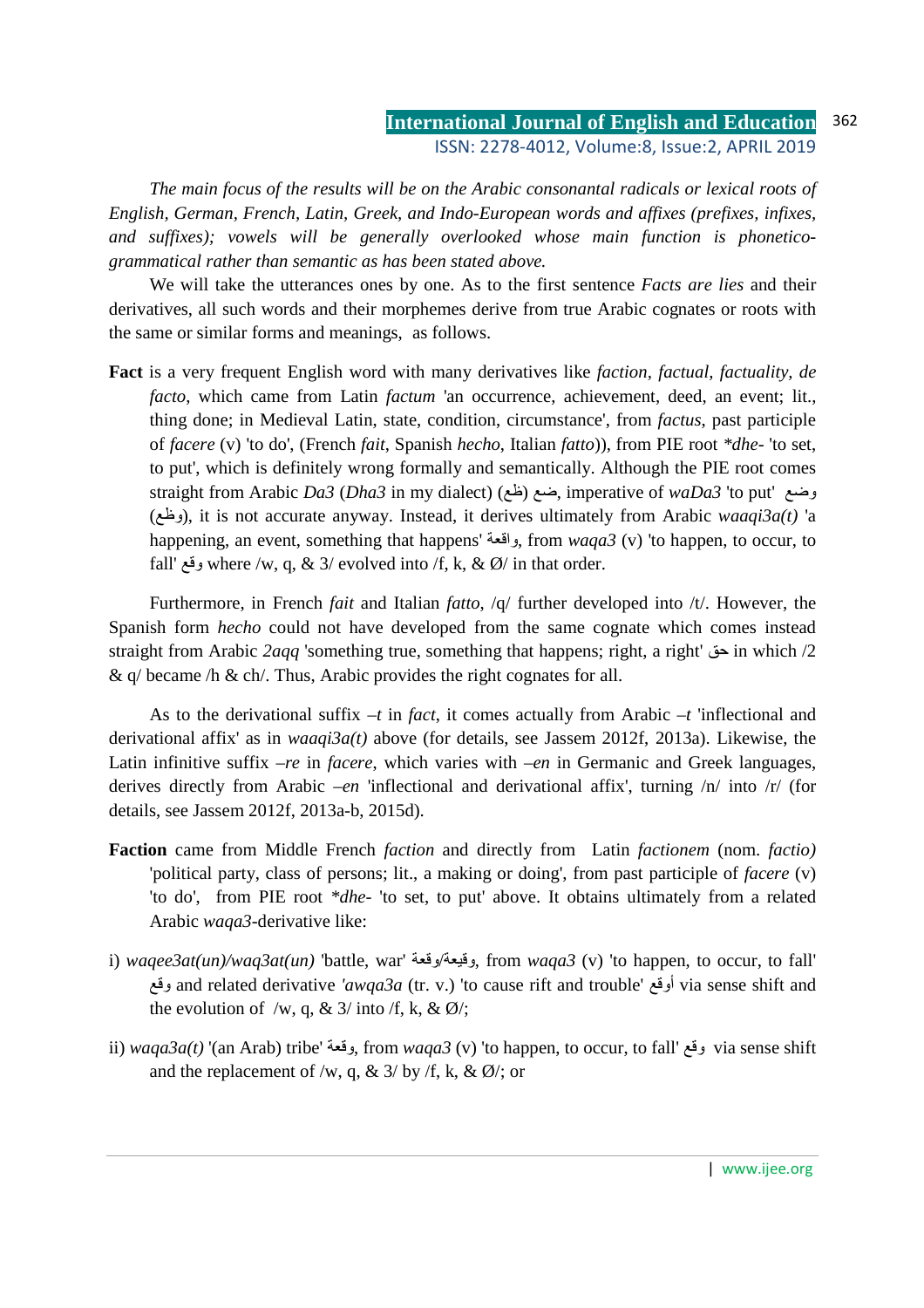iii) *fakhidh, fakhdh(atun)* 'a tribal division; thigh' فخذة/فخذ in which /kh & dh/ became /k & t/, which is the least likely.

As to the derivational suffix *–tion*, it is directly derived from Arabic *–tun (-t + -n)* 'inflectional and derivational affixes' as in *waaqi3a(tun)* above (for details, see Jassem 2012f, 2013a).

- **Factual** is the adjective from *fact*, where the adjectival suffix *–al* derives straight from Arabic *al-* 'definite article' الـ via morphological shift in which it used as a suffix in English rather than as a prefix in Arabic, thus signaling morphological change in the process.
- **De Facto** is from Latin, literally meaning 'in reality, in fact; thus existing but not necessarily legally or morally right', where *de* (adv., prep.) 'down/away from, off; fig. concerning, by reason of' is a possessive pronoun, from PIE demonstrative stem *\*de-* 'this', which ultimately derives from Arabic *dhi* and its variants *dhu, dha* 'this; whose; demonstrative and possessive pronoun' ( in which /dh/ passed into /d/. The entire phrase ذو ،ذا (ذي *de facto* thus comes from Arabic *dhi waaqi3atu* واقعة ذي, which is a true, identical cognate, noting the phonetic changes alluded to above.
- **Are** is a very common English word, with at least two meanings as an auxiliary verb and as a noun of land measurement. It is the present tense plural indicative of *be* (i.e., you/they/we are), which has a long story which I handled in several places (e.g., Jassem 2012d). Anyway, historically speaking, *are* came from Old English *earum* (Mercian), *aron*  (Northumbrian), from Proto-Germanic *\*er-*, probably a variant of PIE *\*es-* 'to be'. In my view, it is definitely a morphologically conditioned variant of *is*, the third person singular present tense indicative of *be* (i.e., he/she/it is), from Old English *is*, from Germanic stem *\*es-* (source of Gothic and German *ist*, Old Norse *es, er*), from PIE *\*es-ti-* 'to be' (source of Sanskrit *asti*, Greek *esti*, Latin *est*), third person singular form of root of PIE *\*es-* 'to be'.

This being so, both the variants *\*es-/\*er-* come directly from Arabic *yaku* '(he) is' كي, from *yakun* '(he) is' يكن, from *kaan (kawan)* يكن 'to be (inf.); (he) was' in which /k/ developed into /s/ in *\*es-/is* and later split into /s & r/ in *is/are (\*es-/\*er-)*, depending on number (sing./pl.), person  $(1<sup>st</sup>, 2<sup>nd</sup>, 3<sup>rd</sup>)$ , and tense (present/past).

**Are** *(area, areal)* may be used as a metrical noun also, especially as a metric unit of square measurement of 10 metres on each side, coming from Latin *area* 'vacant piece of ground', which is of uncertain origin, though. In fact, it comes direct from Arabic *3araa'* 'vacant land' راءع via  $/3/-$ loss.

Lie *(lied, lying)* has several meanings like 'to say an untruth; to be situated' and consequently different, albeit uncertain, etymologies. As a noun, it may mean 'an untruth, false deceptive statement', which comes from Old English *lyge, lige* 'lie, falsehood', from *legan (ligan,*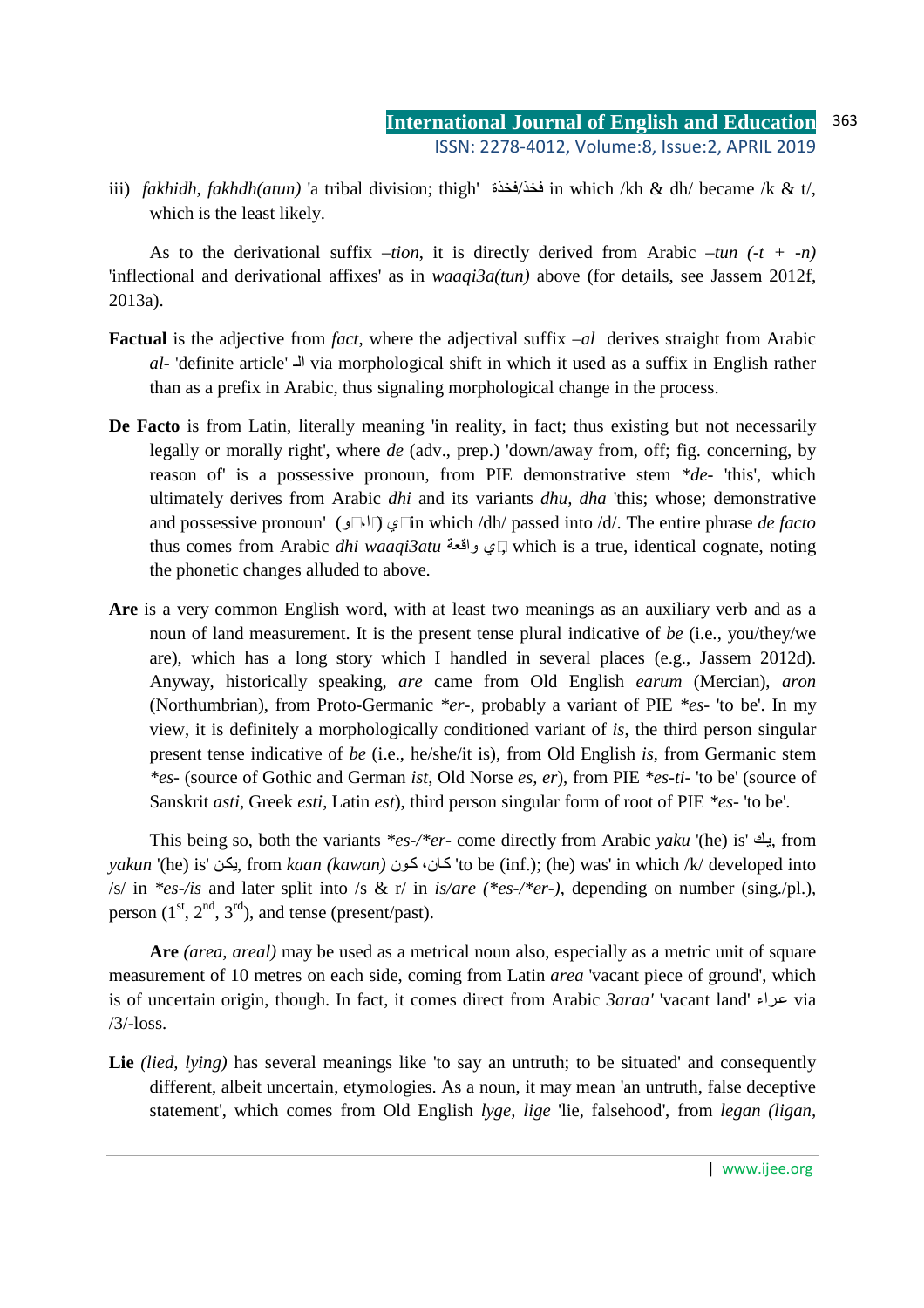*leogan*) (v) 'speak falsely, tell an untruth for the purpose of deceiving', from Proto-Germanic *\*lugiz* (source of Dutch *leugen*, German *Lüge*), which is of uncertain etymology and not found in Latin, Greek, or Sanskrit. Instead, Arabic provides a direct, true cognate, as follows:

- i) *laqqa, laqq* (n) 'talk too much; to strike with the hand in particular; every narrow, oblong or high land (cf. *loca, locate*)' لق, *laqqaaq* (n) 'the one who talks a lot' لقاق, and related *laqlaq (qalqaal)* 'acute, turbulent voice or sound; tongue; the one who talks a lot' لقلاق/فالقال/via /q/mutation into  $/g(y)/(see ii)$  below);
- ii) *qalqal* 'to sound, shout, cry; to talk a lot' لقلق via reversal, syllable merger and /q/-mutation into  $/g (y)$ :
- iii) *laqa3* 'to say but not to do; to talk a lot; to have an instant answer; to look at enviously, to envy (cf. *look* via /3/-loss)' لقع and related *luqaa3a(t)* (n./adj.) 'a person with an instant answer' لقاعة via /q & 3/-loss; and/or

## *iv)* **la3i, la3a** *(v) 'to talk a lot, talk nonsense'* **لعى***/***لعي** *via /3/-loss or mutation into /g/ earlier.*

It can be clearly seen that, on formal and semantic grounds, three English words might have actually developed from some of these cognates (i, iii), which are *lie, loca/local,* and *look*. It is a clear case of lexical split. As to the other meaning of *lie* 'to rest horizontally', it came from Old English *licgan* 'lie down, be situated, be at rest, remain', from Proto-Germanic *\*legjan* (source of Dutch *liggen*, German *liegen*), from PIE root *\*legh-* 'to lie down, lay', direct from Arabic *laqa2a* 'put down, place' لقح via /2/-loss and turning /q/ into /g (y)/.

What about related **lay**? Again, it has a true, Arabic cognate as shall be seen below.

- **Lay** came from Old English *lecgan/laggian* 'place on the ground, put down; have sex with', from Proto-Germanic *\*lagojanan* (source of Dutch *leggen*, German *legen*), from PIE root *\*legh-* 'to lie down, lay', from Arabic:
- i) *laq(q)a2a* 'to place in the ground; have sex with; fertilize' لقح, merging /q & 2/ into /g (y); or
- ii) *alqa* 'put, throw' ألقى, turning /q/ into /g (y)/.

Thus, the different senses of *lie*/*lay* are the result of lexical merger of formally similar but semantically different Arabic words.

As to the plural suffix **–s** in *lies*,it has many inflectional and derivational functions in English and European languages, which is a plural marker in *lies* above. As it varies with /t/ in European languages like German and French, in turn it comes from Arabic /t/ 'plural marker; inflectional and derivational marker' (for details, see Jassem 2012f, 2013a, 2015d).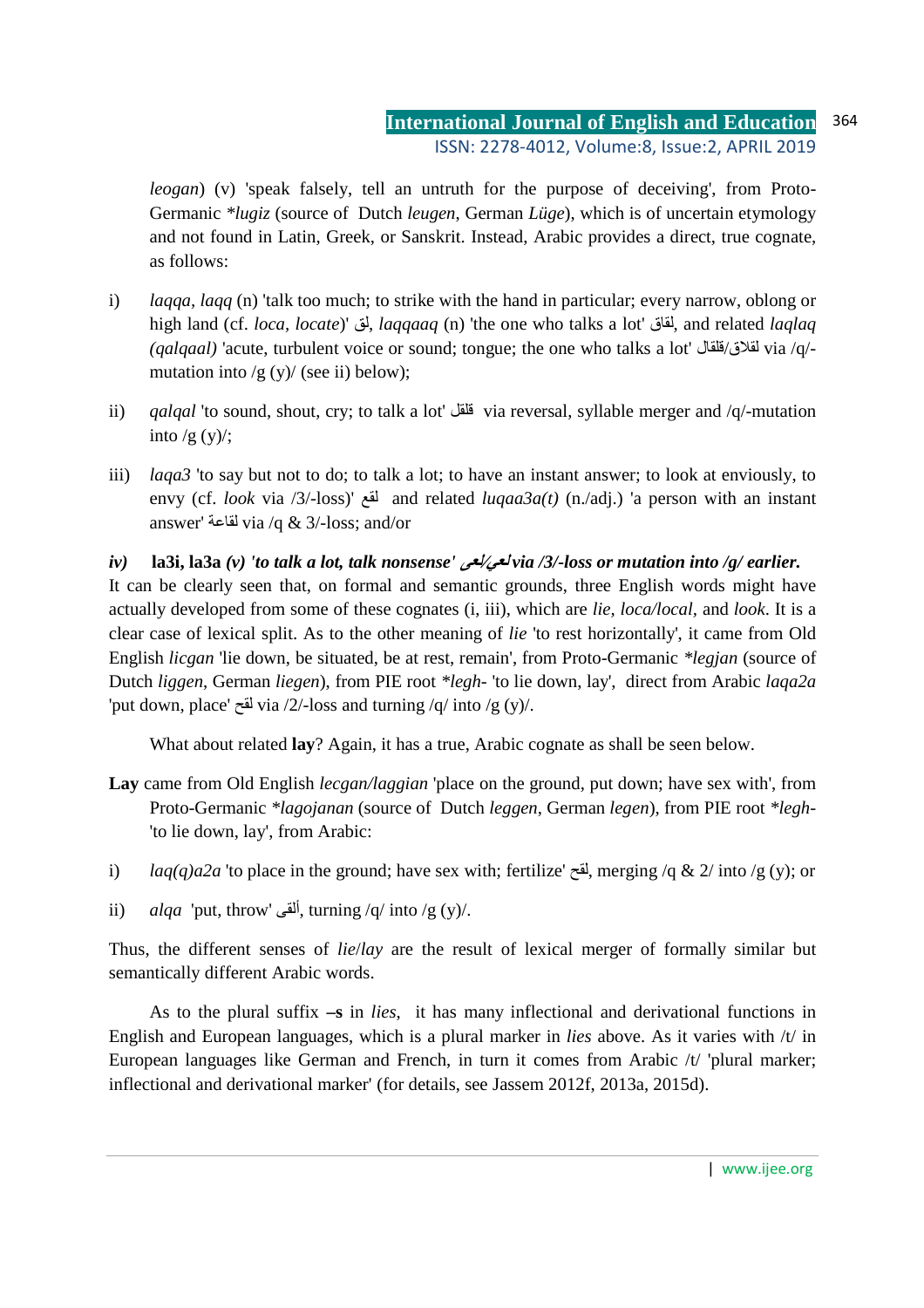Now, we turn to the second set of *fake news* and formally similar but semantically different forms like *fake, fuck (fike), feces (faeces), fig, fog*. As can be seen, they are formally similar to but semantically different from the root *fac- (fact)*. Again all such words descended from true Arabic roots or cognates with the same or similar forms (*f-k, f-q*) and meanings, as follows.

- **Fake** *(faker, fakement)* is formally similar to but semantically different from the root of *fact* (i.e., *fac-, facere*). It is of unknown origin, which has several meanings as noun and verb, including 'counterfeit; to rob; a swindle; a swindler'. Several likely sources are given such as *feague* 'to spruce up by artificial means', from German *fegen* 'polish, sweep; clear out, plunder' or from Latin *facere* 'to do'. All these sources are fictitious and wrong. Alternatively, Arabic resolves the error and uncertainty immediately and provides the correct, straight answer very simply and elegantly, which is *'ifk* 'a lie, an untruth' كإف,*' affaak*  'liar, swindler' أفاك, from *'afika* (v.) 'to lie, to swindle, to forge' أفك. No fuss, no mess.
- **Fuck** *(fucker, fucking, F. (eff))* is also formally similar to but semantically different from the root of *fact* (i.e., *fac-, facere*) and *fake*. As a sex taboo, it has had a controversially turbulent history and thus was excluded from major English dictionaries. It is of unknown origin, which has, nevertheless, been traced to pseudo-Latin *fuccant* 'fuck they = they fuck', or Scottish, from Norwegian *fukka* 'to copulate', or Swedish *focka* 'to copulate, strike, push' and *focka* 'penis', or from Middle English *fike, fyke* 'to move restlessly, fidget; dally, flirt', probably from Middle Dutch *fokken*, German *ficken* 'fuck; make quick movements to and fro; flick; itch, scratch'.

Again, Arabic resolves the uncertainty and controversy immediately and provides the correct, straight answer very smartly in several likely cognates, all formally and semantically the same or similar to the root *fac- (fact)*, and as follows.

- i) *wiqaa3, wa(a)qa3* (v) 'sexual intercourse' وقاع/واقع، وقع via /w & q/-mutation into /f & k/ and /3/-loss (which is from the same Arabic root for *fact* above);
- ii) *faja'a* 'to have sex' فجأ, turning /j/ into /k/;
- iii) *fakh, fakhfakh* 'to have a long fuck' فخفخ via syllable merger and turning /kh/ into /k/;
- iv) *fakhat* 'deflower, rip' فخت, merging /kh & t/ into /k/;
- v) *fooq* 'a woman's vagina' فوق via sense shift and turning /q/ into /k/;
- vi) *hack/haqq* 'intercourse' هك، هق where /h/ became /f/; or
- vii) *baak* 'donkey mating' باك, turning /b/ into /f/.

Although any of the above words can be a potential cognate, the first may be the most likely on formal and semantic grounds. None of these words are sex taboos in Arabic, moreover.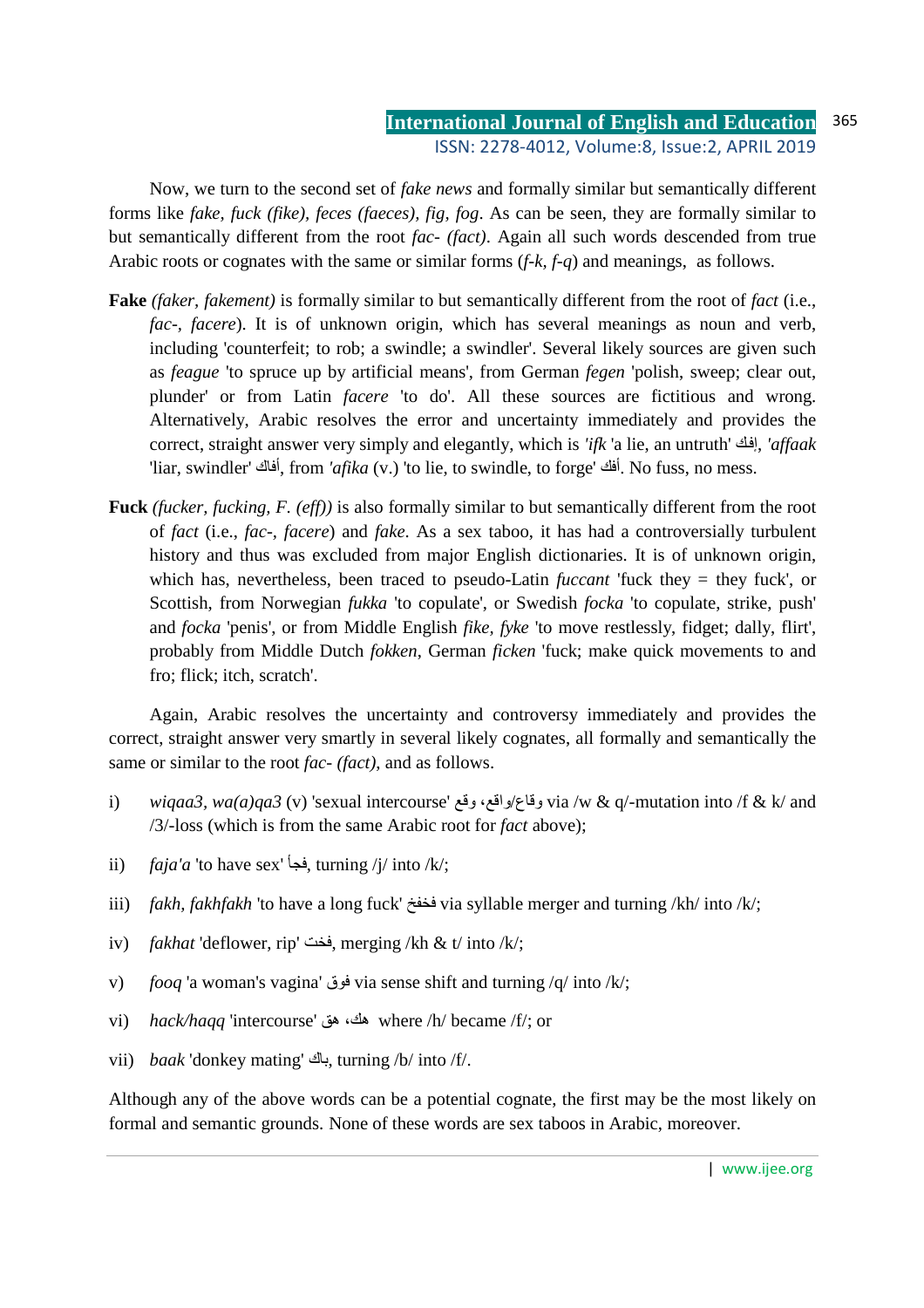**Fike** *(fuck)* is related to or is a variant of *fuck*, from Middle English *fyken* 'to move about restlessly', from Old Norse *fikjask* 'to desire eagerly', *fika* 'climb up nimbly', probably from Middle Dutch *fokken*, German *ficken* 'fuck; make quick movements to and fro, move about briskly; flick; itch, scratch; give trouble, have sex'. Again, it has the same Arabic cognate as in *fuck* above. In addition, it might derive from Arabic *fahaq* 'of one's back, to move, bend, lean back' فهق via /h/-loss, passing /q/ into /k/, and sense shift.

It's worth noting that all love, sexual, and marital words such as *sex, love, nookie, copulation, marry, bigamy*, etc. in English and Indo-European languages have been traced back into Arabic (Jassem 2013q).

- **Feces** *(faeces, fecal, defecate, defecation)* is formally similar to but semantically different from the root of *fact* (i.e., *fac-, facere*), which arose from Latin *faeces* (pl. of *faex*) 'dregs, grounds, sediment, wine-lees; later human excrement in English', which is of unknown origin. Again, it comes directly from Arabic:
- i) *fu'aaq* 'stomach wind' فؤاق via sense shift and passing /q/ into /k/;
- ii) *fusa'* 'body wind' فساء via sense shift;
- iii) *faSS* 'body sounding wind; essence and reality of everything; of wine, what's visible of it' فص in which /S/ became /s (k)/; or
- iv) *fasees, fasfaas* 'extremely stupid; malodorous plant' فسفاس/فسيس, *fusus* (pl.) 'physically feeble people' فسس via sense shift (cf. Latin *faex populi* 'dregs of the people, the lowest class of society'.
- **Fog** *(foggy)* is formally similar to but semantically different from the root of *fact* (i.e., *fac-, facere*) and *fake, fuck*, which has two meanings, including 'cloud' and 'long grass'. Although it is of unknown, ultimate origin, it came from a Scandinavian source like Danish *fog* 'spray, shower, snowdrift', Old Norse *fjuk* 'drifting snow storm', (cf. Old English *fuht*, German *Feucht* 'damp, moist'). Again, Arabic removes the uncertainty and hesitancy immediately and provides the correct, straight answer very smoothly, which may be one of the following:
- i) *fuwaaq, 'afaaweeq* (pl.) 'often rainy cloud' أفاويق ،فواق, passing /q/ into /g/;
- ii) *waq3,waqa3* (v) 'thin (rainy) cloud' وقع, mutating /w, q, & 3/ into /f, g, & Ø/, which is the same Arabic root of **fact** above;
- iii) *quff* (v) 'a mountain-like barrier of cloud' قف via reversal and replacing /q/ by /g/; or
- iv) *ghaith* 'rain' غيث via reversal, lexical shift, and changing /gh & th/ to /g & f/, which is the least likely.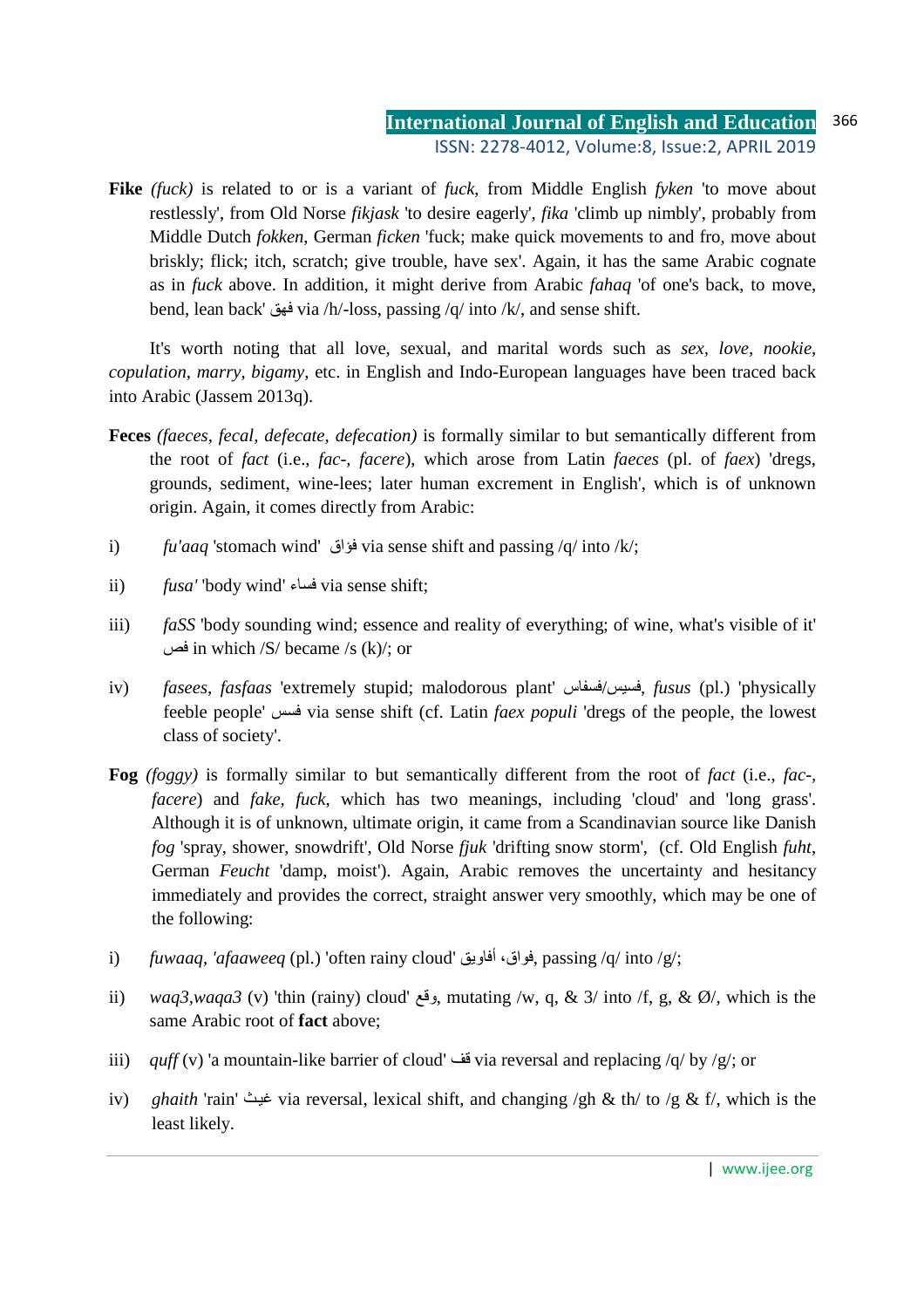The meaning 'long grass, second growth of grass after mowing' is probably of a Scandinavian origin like Norwegian *fogg* 'long grass in a moist hollow', Icelandic *fuki* 'rotten sea grass', probably from PIE root *\*pu-* 'to rot, decay', which is certainly untrue. Instead, it comes from Arabic:

- i) *quffa(t)* 'an old, rotten tree or plant' قفة via reversal and passing /q/ into /g/; or
- ii) *faakiha(t)* 'a beautiful date or palm tree; any fruit' فاكهة via sense shift and mutating /k & h/ into /g &  $\emptyset$ /.
- **Fig** *(figgy)* has several senses: 'fig; dress; vulva', which developed from Old English *fic*, from Old French *figue*, from Vulgar Latin *fica*, from Latin *ficus* 'fig tree, fig', (Greek *sykon*. Armenian *t'uz*), probably from a common Mediterranean source like Phoenician *pagh* 'halfripe fig'. Similarly, it obtains directly from Arabic:
- i) *baghwa(t)* 'any unripe fruit; an unripe date; every plant with small green unripe fruit' ،بغوة بغو via lexical shift and passing /b & gh/ into /f & g/, which is the source of Phoenician *pagh*;
- ii) *faaq* 'a kind of tree with broad leaves for oil' فاق via lexical shift and passing /q/ into /g/, which is the likeliest; or
- ii) *faakiha(t)* 'any fruit; beautiful palm tree' فاكهة via lexical shift and merging /k & h/ into /g/.

The sexually insulting Shakespearean sense *A fig for*… is similar to Greek and Italian (*fico*) use of the word for 'vulva' because of how a ripe fig looks when split open, which again comes directly from Arabic *fooq* 'a woman's vagina' وقف where /q/ became /g/ (see **fuck** above). Thus, all these English and European words are the result of the lexical split or merger of different Arabic words which are formally similar but semantically different.

 As can be clearly seen, Greek *sykon* and Armenian *t'uz* can't be cognates to Latin *fica* and English *fig* at all; they are different words. In my view, *t'uz* is cognate to Arabic *teen* 'fig' ينت, turning /n/ into /z/. The Greek item *sykon* is probably from Arabic *zaitoon* 'olive' ونزيت via lexical shift and turning /t/ into /k/.

- **News** *(fake news, new, novel, novelty)* is the plural of *new* (adj.) 'new thing', which evolved from French *novelles*, from Medieval Latin *nova, novae* (pl.) 'news, star; lit., new things', from *novellus*, dim. of *novus* 'new, young', ultimately from Arabic:
- i) *naw'* 'star; star rise or setting' وءن via sense shift and turning /'/ into /s/, which is the likeliest as it matches Latin *nova/novae* 'star';
- ii) *nai'* 'raw, fresh, uncooked' ني/نيء via lexical shift;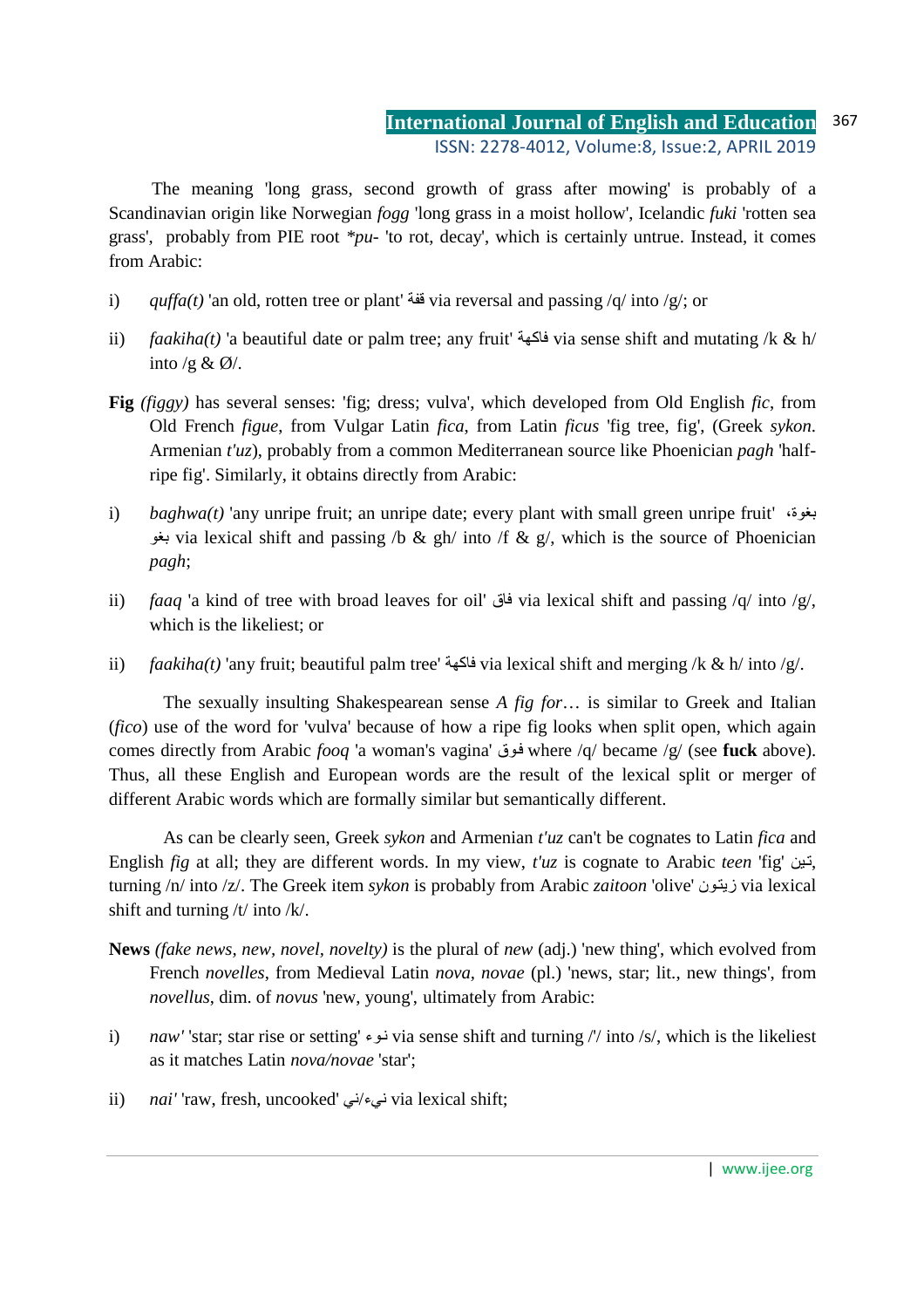- iii) *naba'* 'news, story' أنبأ, *nab'a(t)* 'low hidden sound' أنبأ via sense shift and passing /b & ' (t)/ into /w & s/, which is the second likeliest; or
- iv) *3an* (adj., v., prep.) 'new; to give a title to a book; of ideas, to occur to one's mind; about, on' عن via reversal and turning /3/ into /w/;

*What about formally similar noise? It comes from Arabic:* 

- *i)* **na3waS** *'to shout, cry in a low voice'* **نعوص** *via sense shift, /3/-loss, and passing /S/ into /s/,*
- *ii)* **naweeS** *'crying'* **نويص** *via sense shift and turning /S/ into /s/; or*
- *iii)* **nasheej** *'painful sounding'* **نشيج** *via sense shift and /sh & j/-merger into /s/.*

Now, let's turn to President Trump's *You're rude*, an utterance he leveled at CNN's White House correspondent, all of which is Arabic as follows.

**You** *(your, yours)* is an extremely common Modern English pronoun, which developed from Old and Middle English *ge*, directly from Arabic *iyak* (also *–ka*) 'you (acc.)' ـك/إياك in which /k/ became /g/ and later /y/. It is worth mentioning that all English and Indo-European pronouns have been traced back into Arabic roots (for details, see Jassem 2012c).

Are has already been settled, both as verb and noun.

**Rude** *(rudely, rudiment)* said this word in responding at a press conference to CNN's White House correspondent, which developed from Old French *ruide*, or directly from Latin *rudis* 'rough, crude, unlearned', a word of uncertain etymology, related to *rudus* 'rubble', which is not true. Instead, it comes directly from Arabic *radee'* 'bad, lowly, ill-mannered' ردي ،رديء, which can't be any nicer and tidier.

What about formally similar but semantically different **road/route**? Again, both come directly from Arabic *rawd* 'road' رود in which /d/ became /t/ in the latter. This exhibits a clear case of lexical split.

Finally, we come to *tweet, twitter,* and *notorious* and their Arabic cognates as well as the American President Donald Trump himself.

- **Tweet** *(tweeter, twitter)* is 'imitative of the sound made by a small bird' and thus has no etymology. In fact, it comes straight from Arabic:
- i) *TaaT* (v), *TooT/TeeT* (*TaweeT* in my accent) (n./adj.) 'of male camels, to sound when on heat; sound of metals, car horns, saddles, doors; of humans, stupid; tall' (طويط) مطاط، طيط/طوط and/or related derivatives: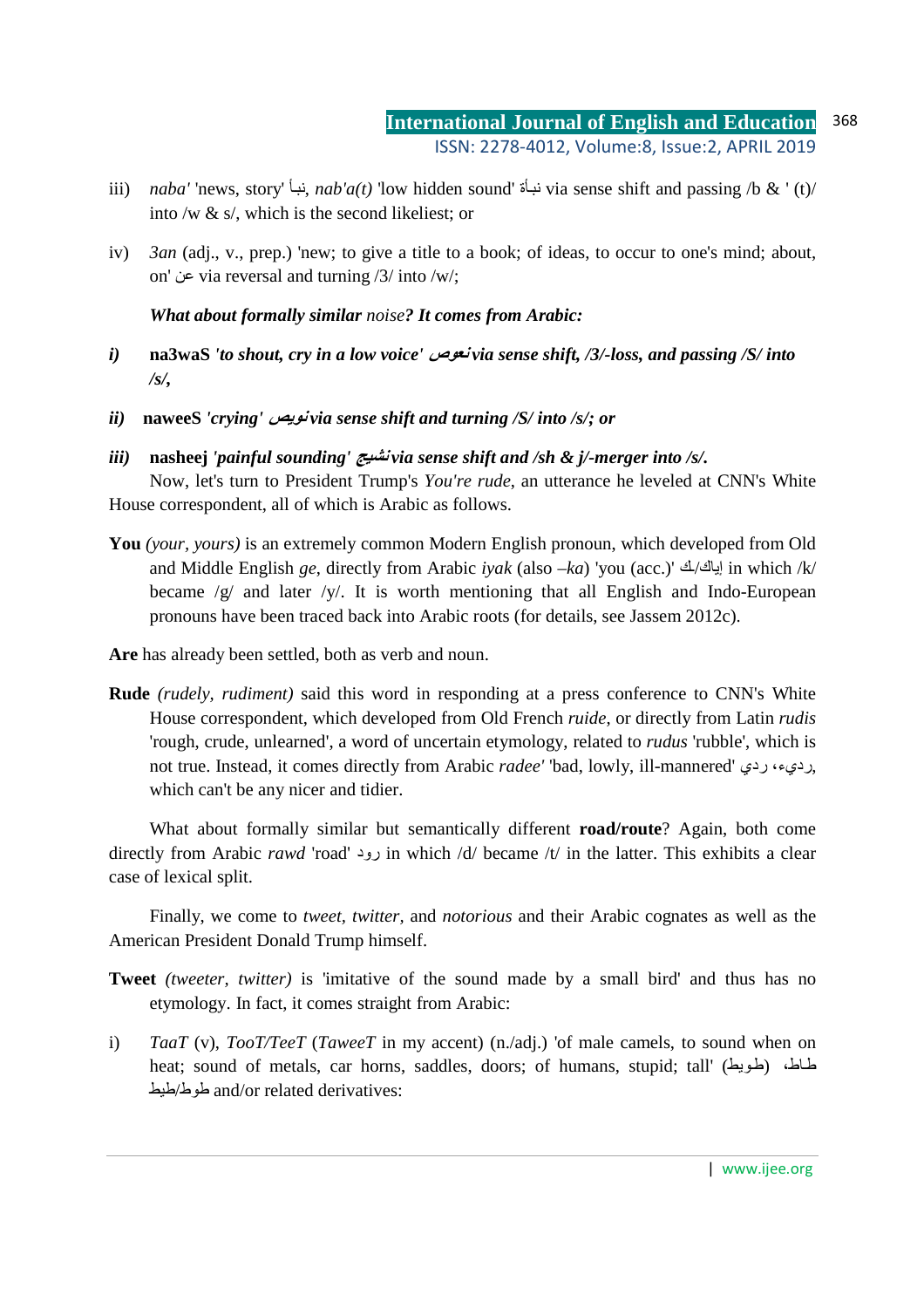- ii) *'aTeeT* (n), from *'aTTa* (v) 'sound of camels; sound of one's belly in hunger or fear; a kind of bird' أط ،يطأط, and *'aTTaaT* (n./adj.) 'the one who cries, shouts, screams, calls' اطأط via lexical shift and turning /T/ into /t/.
- **Twitter** *(atwitter)* is related to *tweet*, which, nevertheless, developed from Middle English *twiteren* 'in reference to birds, of imitative origin'; in Scottish English, it also means 'that part of a thread spun too small; later transferred to a slender, feeble person', which is of obscure origin (cf. Old High German *zwizziron*, German *zwitschern*, Danish *kvidre*, Old Swedish *kviter*). In fact, it descends directly from Arabic:
- i) *TooT* 'cotton; snake; tall' طوط via lexical shift and passing /T/ into /t/;
- ii) *TeeT* 'small; bat; hawk; animose; brave; stupid' طيط via lexical shift and passing /T/ into /t/;
- iii) *watar* 'of arrows, musical instruments, and body organs, string, thread' وتر via reordering and doubling or copying /t/, which led to its Scottish English usage;
- iv) *turr* '(building measurement) string, thread' تر and related derivatives *tartar* 'to talk a lot; stammer' ترتر, and *taar* (adj.) 'tall, fat, full-up' تار via doubling or copying /t/, leading to its Scottish English usage; or
- v) *TarToor* 'tall and slender; a weak rascal' طرطور and related *Turra(t)* 'side of dress' طرة via reordering and turning /T/ into /t/.

Thus, the Arabic cognates account for the entire, different senses of *tweet/twitter* in English and Scottish English, which is likely to be a merger of more than one like Arabic cognate.

- Notorious *(notoriety)* underwent semantic shift from positive to negative connotations in the 17<sup>th</sup> century, which developed from Medieval Latin *notorius* 'well-known, commonly known', from Latin *notus* 'known', past participle of *noscere* 'come to know', from PIE root *\*gno-* 'to know', directly from Arabic:
- i) *'aigan, yaqeen* (n) 'to know' أيقن، بقين via lexical shift and passing /q/ into /g (t)/; or
- ii) *naDhar* 'to see; to ascertain' نظر via lexical shift and passing /Dh/ into /t/, which is the likeliest.

As to the adjectival suffix *–ous* in *notrious*, it arose from Arabic *–at* 'an inflectional and derivational affix' via morphological shift and passing /t/ into /s/ (Jassem 2013a).

**President** *(preside, presidency)* via Old French, from Latin *praesidentum* (nom. *praesidens)*  'president, governor', *praesidere* (v) 'act as head or chief', from (i) *prae* 'before', from Arabic *baraa'* 'first' براء, *barra* 'outside' برا, or *qabl* 'before' قبل via reordering and merging /q & l/ into /r/ (Jassem 2014c), and (ii) *sedere* 'sit', from Arabic *sada2* 'sit, lie' سدح via /2/-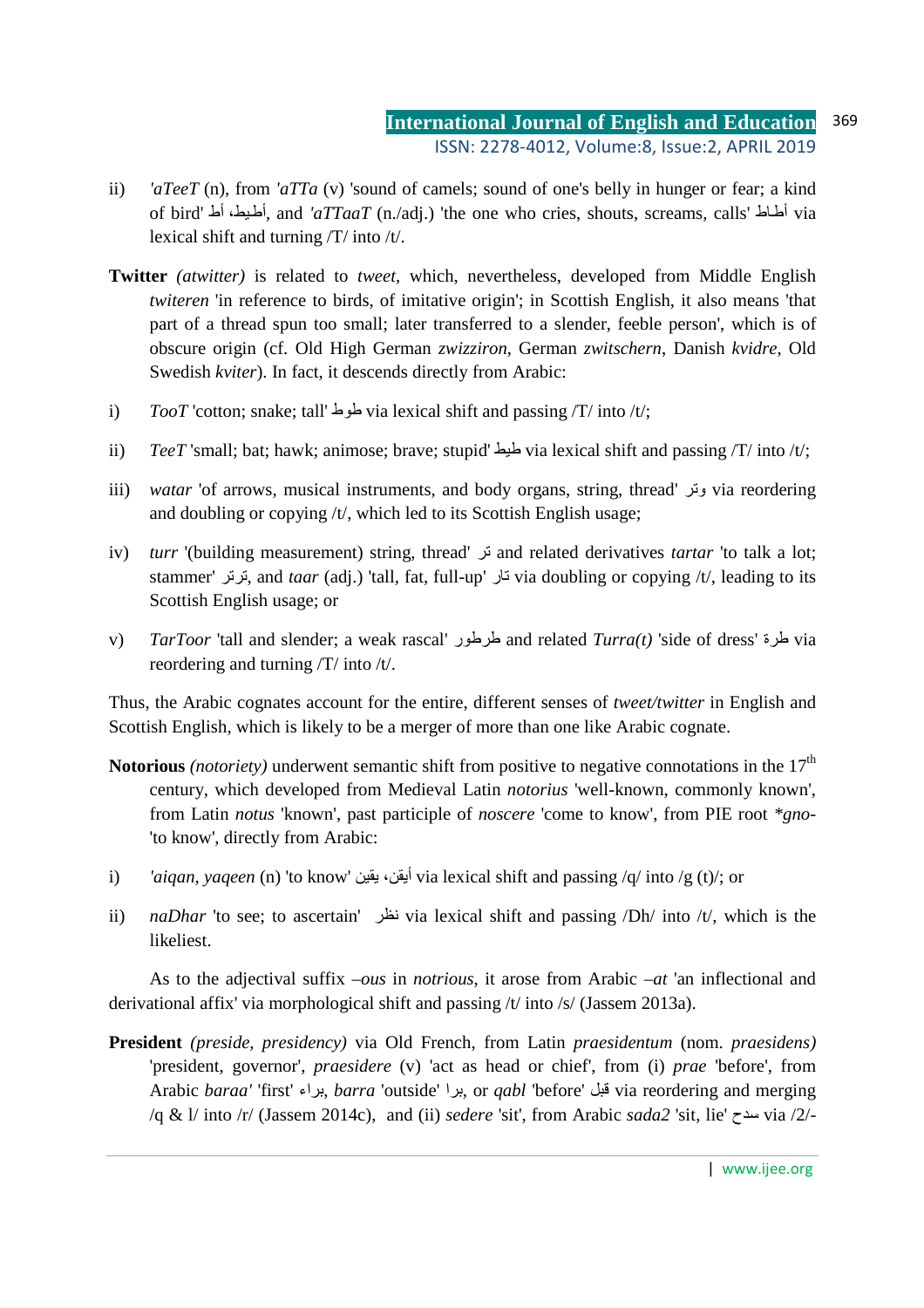loss, *jatha* 'sit' جثا or *qa3ad* 'sit' قعد by turning /j (q) & th/ into /s & d/; *saiyed* 'lord, master' سيد, *saad* (v) 'to prevail, dominate' ساد ;or *saa3id* 'head, president' ساعد via /3/-loss. That is, *saiyed baar*  $\rightarrow$  *baar saiyed*  $\rightarrow$  *president.* 

(It has to be noted that all address terms and titles like English *sir (Mr.)*, German *Herr*, French and Spanish *Senior(a), Signeur*, etc , have true Arabic cognates (Jassem (2015e)).)

- **Donald** is originally a 13<sup>th</sup> century Scottish surname, meaning 'world ruler'. Historically speaking, it arose from *Dofnald, Dufenald*, from Gaelic *Domhnall*, Old Irish *Domnall*  (pronounced *Dovnall*), from Proto-Gaelic *\*Dubno-valos* 'world-mighty, ruler of the world', from *\*walos* 'ruler', (from PIE root *\*wal-* 'to be strong'), + *domun* 'world', from PIE root *\*dheub-* 'deep, hollow', via sense development from 'bottom' to 'foundation' to 'earth' to 'world', which is very, very implausible, indeed. Instead, both parts come from Arabic nicely and smoothly where the first part *don-* came from Arabic *dunia/doon* 'world/down' نيا [انيال] in which /n/ split into /f & n/ or /m & n/ in the old languages whereas the second part stemmed from Arabic *wali* 'ruler; ally', thus both meaning 'world ruler' or *dunia wali =*  .دنيا والي/والي دنيا *dunia wali*
- **Trump** *(trumpet)* has several senses and is used as noun and verb. The earliest usage is traced to Middle French *trompe* 'long, tube-like musical wind instrument', cognate with Provencal and Italian *tromba*, all probably from a Germanic source like Old High German *trumpa*, Old Norse *trumba* 'trumpet', of imitative origin, which is inaccurate, anyway. Instead, it comes straight from Arabic *Tabl(at),* from *Tabal* (v) 'a drum; a beating; to beat, to drum' طبلة in which /T/ passed into /t/ while /b/ split into /b & m/.

It may also mean 'surpass, beat; to cheat, deceive', which then comes from Arabic *Darab* 'to beat; of witches, to tell one's fortune by beating stones' ضرب or *Tarab* 'to sing' طرب, *muTrib* (n.) مطرب where /D (T)/ became /t/ while /b/ split into /b & m/.

**America** is the geographical name of the land, which came from Latin *Americanus***,** after *Amerigo Vespucci* (1454-1512) who claimed to have discovered it, whose first name comes from Gothic *Amalrich* 'work-ruler' (Old English *Emmerich, Emery*, Italian *Amelia*) as a compound of (i) *amal* 'work', direct from Arabic *3amal* 'work' عمل via /3/-loss and (ii) *rich* 'ruler', straight from Arabic *ra'ees* 'head, ruler, president' رئيس via /s/-mutation into /ch (sh)/. However, according to Dr. Abdullatif Baltayeb in an Arabic educational debate entitled *Safa2aat min taareekh al2aDaarat al3arabiat walislamiat* 'Pages from the History of Arabic and Islamic Civilization' hosted by Dr. N. Al-Janaby and aired on Al-Mustaqilla TV in September 2009, it comes from Arabic *maariq* 'far', remote; penetrating, coming out', which is the second element of the geographical name of the continent on the map drawn by Al-Shareef Al-Idreesee, the top Arabic cartographer of the time, in his book *Nuzhat Almushtaq* which he presented to King Roger II of Italy (1095-1154). More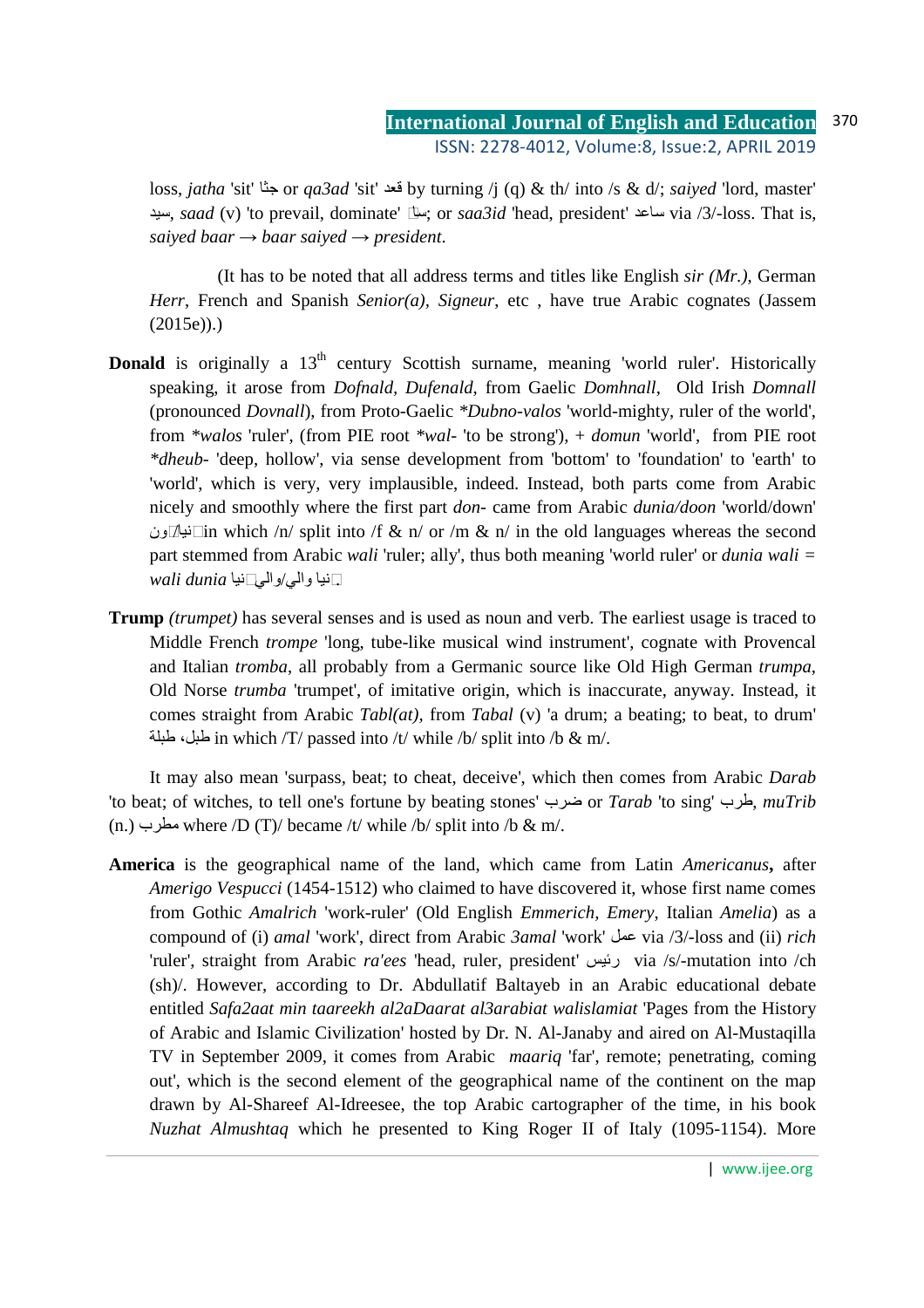precisely, *America* was called *alarD al-mariqa* 'the Far Land' المارقة الأرض where the word *mariqa* مارقة means 'far'. Hence the name *America*. Furthermore, according to the same TV source above, the Arabs arrived in America 400 years before Columbus, who admitted that himself (Jassem 2014f).

In summary, all the three authentic, living English utterances of the U.S. President Trump and their words and morphemes as well as formally similar but semantically different words have true Arabic cognates (100%).

### *4. Conclusion*

To recapitulate, the main findings of this paper were as follows:

- a) The entire English utterances *Facts are lies, you're rude,* and *fake news* as well as their formally similar but semantically different words like *fuck, fig, fog*, etc. are Arabic in origin, which shows that the U.S. President speaks and tweets in deviant Arabic. Natural and plausible causes and different routes of language change are responsible for the apparent differences and deviances in each language.
- b) The findings lend further support to the adequacy of the consonantal radical theory in relating authentic, living, and natural English and Indo-European speech- words, roots, and affixes, to Arabic from which they arose in the end for sharing cognates with them all.
- c) English Historical lexicography and linguistics abound with severe etymologically aberrances, blunders, errors, and drawbacks for failing to show the phonetic, morphological, and semantic relationships amongst such words like *fact, fake, fuck, feces, fig, fog, etc.* and their Arabic origins or cognates. A few points may be noted here:
- i) The different forms of the above words may be due to 'bad' writing habits of early poorly or lowly educated scribes, typists, and printers (Campbell 2013; Pyles and Algeo 1993), linguistic variation and change, and/or lexical conditioning.
- *ii) Postulating Proto-Indo-European and Proto-Germanic roots is not only mythical and fictitious but is also ridden with severe problems of various kinds because there are (a) words without origins, whether PIE or Proto-Germanic, like* tweet, twitter*, (b) words with wrong origins such as* fact*, from PIE* \*dhe *'to set, to put', and (c) others with uncertain or unknown origins such as* fake, fuck (fike), faeces, fog, fig, lie, rude*; only Arabic can provide really living and true cognates for all words in those languages nicely, tidily, and adequately.*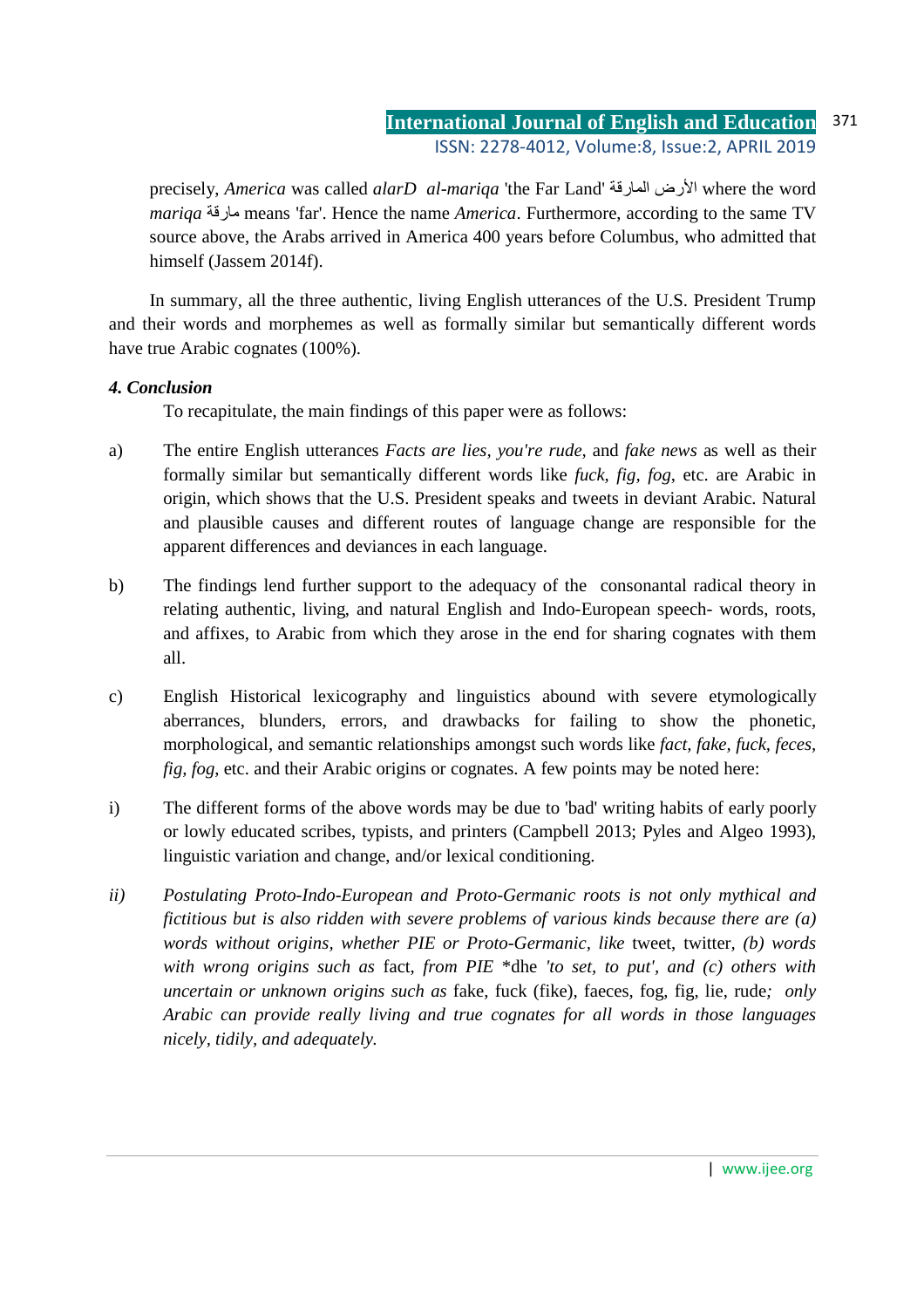- *iii) The multiple meanings (polysemy) of English words besides the uncertainty of their origin such as* fig *'a fruit; vagina/vulva' is most likely the result of the lexical merger of two or more Arabic cognates which are similar in both form and meaning like* faaq *'a kind of tree'* اقف *and* fu'aaq *'vagina'* ؤاقف *where /q/ became /g/ besides sense shift (see above). Similarly, the different senses of* lie, fog, faeces, tweet, twitter *are other cases in point.*
- iv) The formally similar but semantically different words like *fake, fuck, fike, fecal (feces), fig, fog,* etc. and their derivatives resulted from lexical split, which all came from one Arabic cognate (i.e., *faaq* اقاق) and its derivatives, which varied from language to language due to linguistic change of different types. By the same token, *lie, loca,* and *look* might have all split from Arabic *laqa3/laqq* لقع/لق (see above).
- v) The close genetic relationship between Arabic, English and the so-called Indo-European languages cannot be accounted for adequately by other means such as linguistic borrowing, chance/accidence, pidginization/creolization, and/or erroneous analysis because every word and morpheme can be traced back to Arabic tidily and smartly. The relationship is so close to such an extent that English can be really considered a *deviant* Arabic dialect just like all other Indo-European languages, as has been shown in the above genetic analysis of President Trump's speech besides Jassem's (2012-2019) research in this area.

### **References**

*Albaheth AlArabi: Qamoos Arabi*. (2019). Retrieved http://www.baheth.info (February 1, 2019).

- *Almaany.com* (2019). Retrieved http://www.almaany.com (February 1, 2019).
- Bergs, Alexander and Brinton, Laurel (eds). (2012). *Handbook of English historical linguistics*. Berlin: Walter de Gruyter.
- Campbell, L. (2013). *Historical linguistics: An introduction.* (3<sup>rd</sup> edn). Edinburgh: Edinburgh University Press.
- Crowley, T. (1997). *An Introduction to historical linguistics*. (3rd edn). Oxford: Oxford University Press.
- Harper, Douglas. (2002-2018). *Online etymology dictionary*. Retrieved http://www.etymonline.com (February 1, 2019).
- Ibn Manzoor, Abi Alfadl Almisri. (2018). *Lisan al3arab*. Beirut: Dar Sadir. Retrieved http://www.baheth.info (February 1, 2019).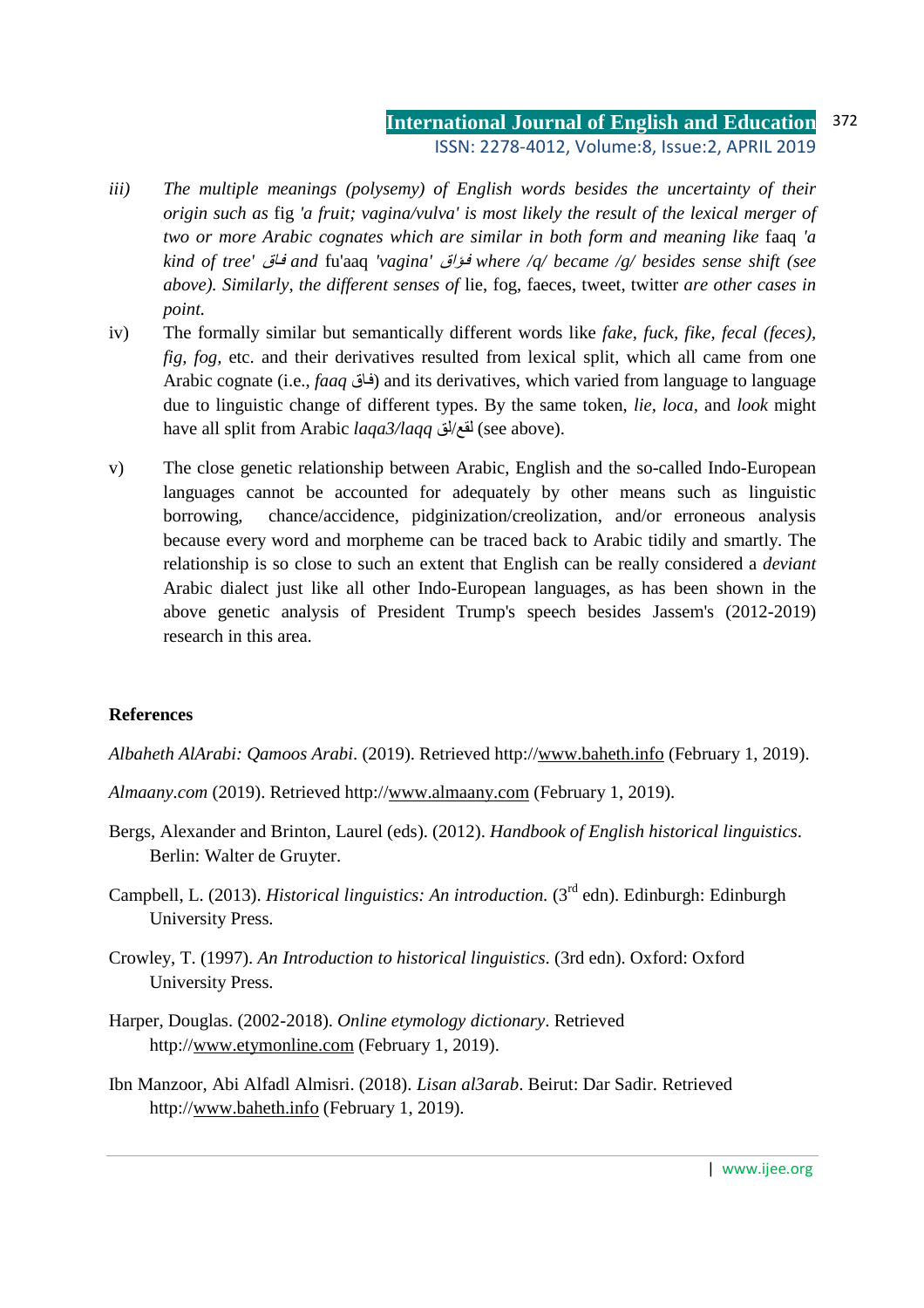- Jassem, Zaidan Ali. (1987). *Phonological variation and change in immigrant speech: A sociolinguistic study of a 1967 Arab-Israeli war immigrant speech community in Damascus, Syria*. PhD Thesis, Durham University, UK. Retrieved http://etheses.dur.ac.uk/1682/1/1682.pdf (February 1, 2019).
- Jassem, Zaidan Ali. (2012a). The Arabic origins of numeral words in English and European languages. *International Journal of Linguistics 4 (3)*, 225-41. Retrieved URL: http://dx.doi.org/10.5296/ijl.v4i3.1276 (February 1, 2019).
- Jassem, Zaidan Ali. (2012b). The Arabic origins of common religious terms in English: A lexical root theory approach. *International Journal of Applied Linguistics and English Literature 1 (6)*, 59-71. Retrieved URL: http://dx.doi.org/10.7575/ijalel.v.1n.6p.59 (February 1, 2019).
- Jassem, Zaidan Ali. (2012c). The Arabic origins of English pronouns: A lexical root theory approach. *International Journal of Linguistics 4 (4)*, 83-103. Retrieved URL: http://dx.doi.org/10.5296/ijl.v4i4.227 (February 1, 2019).
- Jassem, Zaidan Ali. (2012d). The Arabic origins of determiners in English and European languages: A lexical root theory approach. *Language in India 12 (11)*, 323-359*.* Retrieved URL: http://www.languageinindia.com (February 1, 2019).
- Jassem, Zaidan Ali. (2012e). The Arabic Origins of Verb ''To Be'' in English, German, and French: A Lexical Root Theory Approach. *International Journal of Applied Linguistics and English Literature 1 (7)*, 185-196. Retrieved URL: http://dx.doi.org/10.7575/ijalel.v.1n.7p.185 (February 1, 2019).
- Jassem, Zaidan Ali. (2012f). The Arabic origins of number and gender markers in English, German, French, and Latin: a lexical root theory approach. *Language in India 12 (12)*, 89- 119*.* Retrieved URL: http://www.languageinindia.com (February 1, 2019).
- Jassem, Zaidan Ali. (2013a). The Arabic origins of derivational morphemes in English, German, and French: A lexical root theory approach. *Language in India 13 (1)*, 48-72*.* Retrieved URL: http://www.languageinindia.com (February 1, 2019).
- Jassem, Zaidan Ali. (2013b). The Arabic origins of negative particles in English, German, and French: A lexical root theory approach. *Language in India 13 (1)*, 234-48*.* Retrieved URL: http://www.languageinindia.com (February 1, 2019).
- Jassem, Zaidan Ali. (2013c). The English, German, and French cognates of Arabic back consonants: A lexical root theory approach. *International Journal of English and Education 2 (2)*: 108-128*.* Retrieved URL: http://www.ijee.org (February 1, 2019).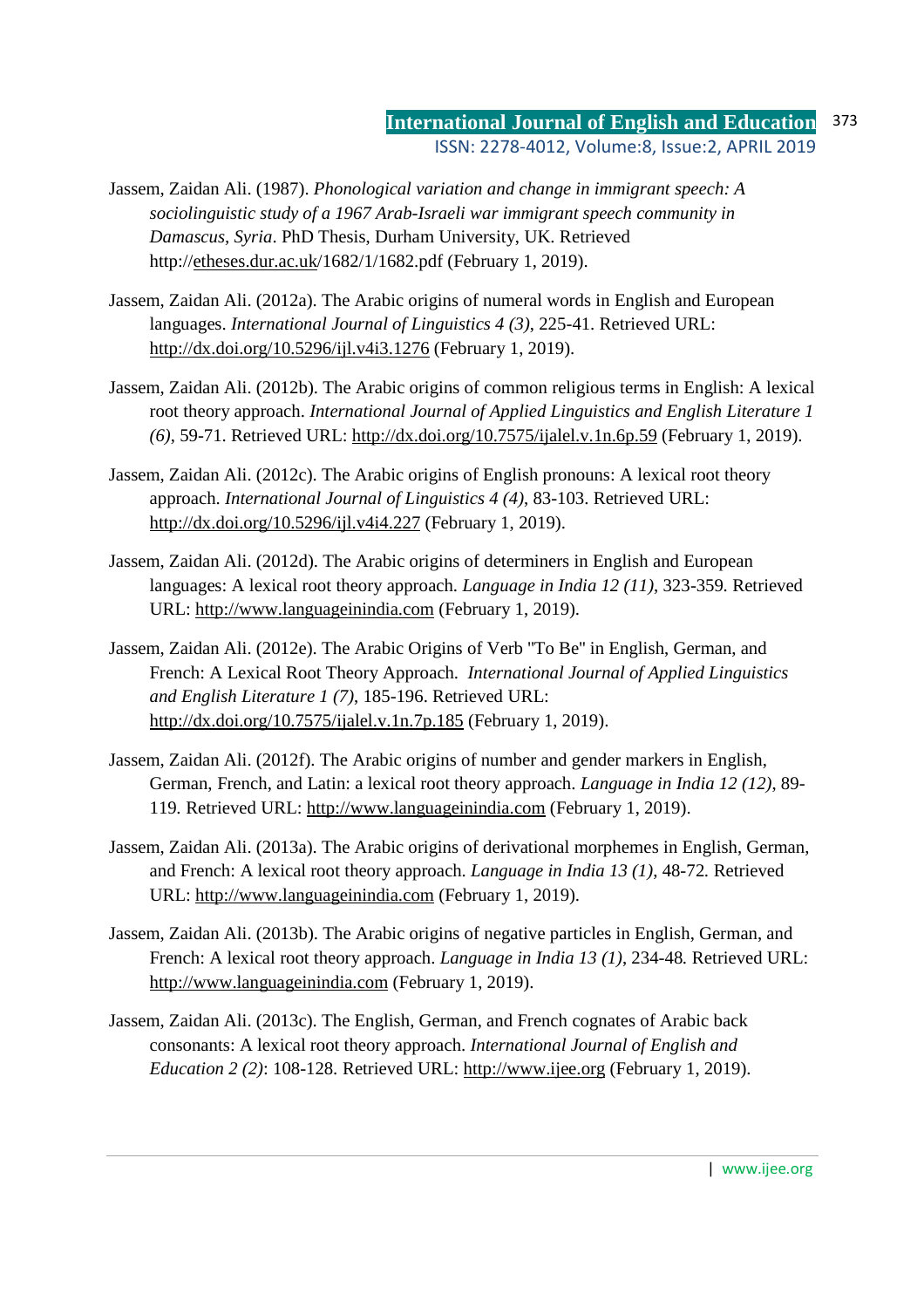- Jassem, Zaidan Ali. (2013d). The Arabic origins of "water and sea" terms in English, German, and French: A lexical root theory approach. *Language in India 13 (2)*: 126-151. Retrieved URL: http://www.languageinindia.com (February 1, 2019).
- Jassem, Zaidan Ali. (2013e). The Arabic origins of "air and fire" terms in English, German, and French: A lexical root theory approach. *Language in India 13 (3)*: 631-651. Retrieved URL: http://www.languageinindia.com (February 1, 2019).
- Jassem, Zaidan Ali. (2013f). The Arabic origins of "celestial and terrestrial" terms in English, German, and French: A lexical root theory approach. *International Journal of English and Education 2 (2)*: 323-345*.* Retrieved URL: http://www.ijee.org (February 1, 2019).
- Jassem, Zaidan Ali. (2013g). The Arabic origins of "animal" terms in English and European languages: A lexical root theory approach. *Language in India 13 (4)*: 68-106. Retrieved URL: http://www.languageinindia.com (February 1, 2019).
- Jassem, Zaidan Ali. (2013h). The Arabic origins of "body part" terms in English and European languages: A lexical root theory approach. *International Journal of Current Applied Linguistics and English Literature (1)*. Retrieved URL: http://www.bretj.com (February 1, 2019).
- Jassem, Zaidan Ali. (2013i). The Arabic origins of "speech and writing" terms in English and European languages: A lexical root theory approach. *Language in India 13 (5)*: 108-159. Retrieved URL: http://www.languageinindia.com (February 1, 2019).
- Jassem, Zaidan Ali. (2013j). The Arabic origins of "time words" in English and European languages: A lexical root theory approach. *Language in India 13 (6)*: 274-97. Retrieved URL: http://www.languageinindia.com (February 1, 2019).
- Jassem, Zaidan Ali. (2013k). The Arabic origins of "family words" in English and European languages: A lexical root theory approach. *International Journal of English and Education 2 (3)*: 261-77. Retrieved URL: http://www.ijee.org (February 1, 2019).
- Jassem, Zaidan Ali. (2013m). The Arabic origins of "cutting and breaking words" in English and European languages: A lexical root theory approach. *Research Journal of English Language and Literature 1 (2)*: 155-68*.* Retrieved URL: http://rjelal.com (February 1, 2019).
- Jassem, Zaidan Ali. (2013n). The Arabic origins of "movement and action words" in English and European languages: A lexical root theory approach. *Research Journal of English Language and Literature 1 (3):* 187-202*.* Retrieved URL: http://rjelal.com (February 1, 2019).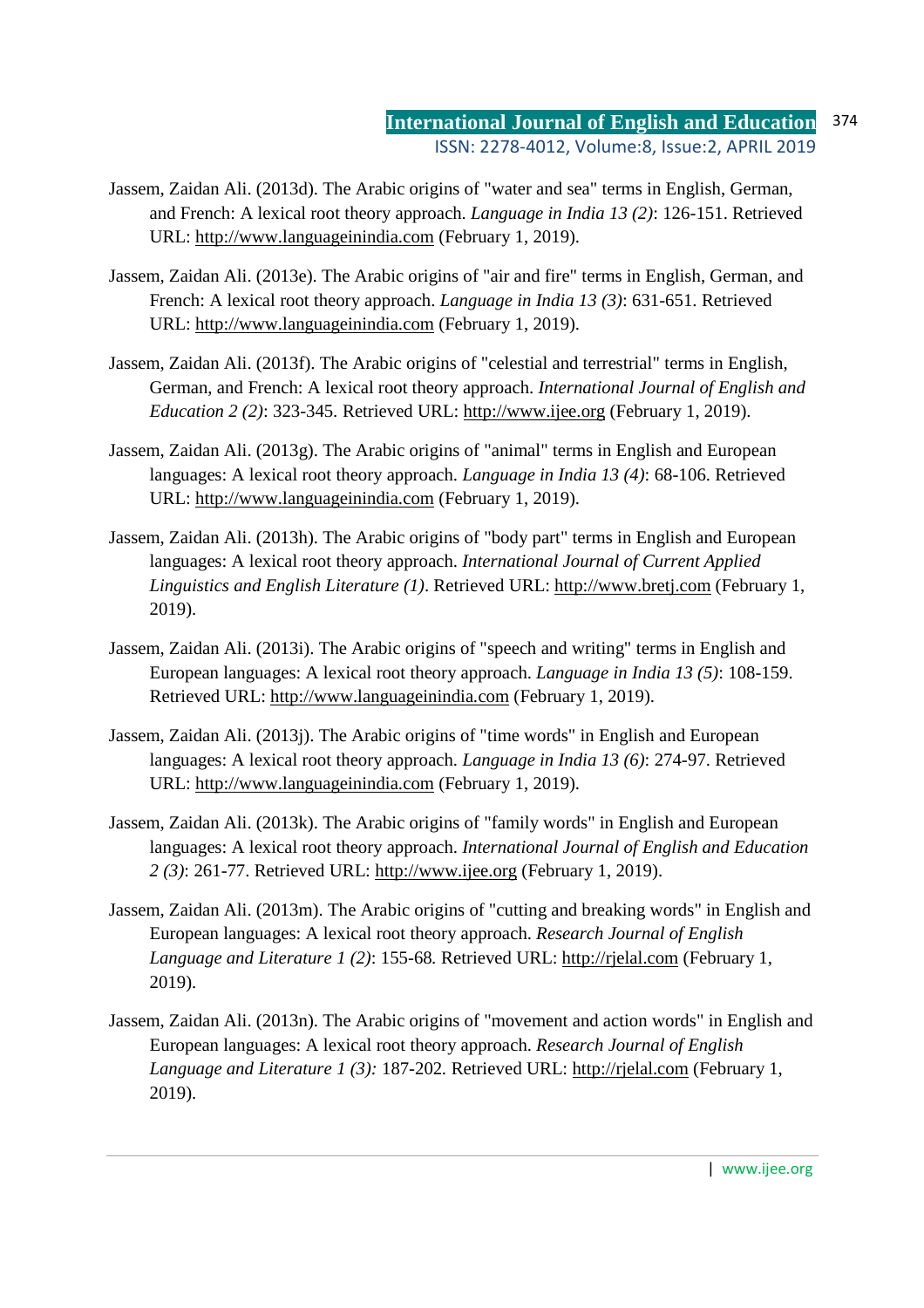- Jassem, Zaidan Ali. (2013o). The Arabic origins of "perceptual and sensual words" in English and European languages: A lexical root theory approach. *Research Journal of English Language and Literature 1 (4): 212-24.* Retrieved URL: http://rjelal.com (February 1, 2019).
- Jassem, Zaidan Ali. (2013p). The Arabic origins of "cognitive and mental words" in English and European languages: A lexical root theory approach. *International Journal of English and Education 2 (4)*: 65-83. Retrieved URL: http://www.ijee.org (February 1, 2019).
- Jassem, Zaidan Ali. (2013q). The Arabic origins of "love and sexual words" in English and European languages: A lexical root theory approach. *International Journal of Language and Linguistics 1 (4)*: 97-114. Retrieved URL: http://www.ijll.org (February 1, 2019).
- Jassem, Zaidan Ali. (2014a). The Arabic origins of "wining and dining words" in English and European languages: A lexical root theory approach. *International Journal of English and Education 1 (4)*: 146-74. Retrieved URL: http://www.ijee.org (February 1, 2019).
- Jassem, Zaidan Ali. (2014b). The Arabic origins of "question and auxiliary words" in English and European languages: A lexical root theory approach. *International Journal of Language and Linguistics 2 (1)*. Retrieved URL: http://www.ijll.org (February 1, 2019).
- Jassem, Zaidan Ali. (2014c). The Arabic origins of "prepositions and conjunctions" in English and European languages: A lexical root theory approach. *Journal for the Study of English Linguistics 2 (1)*. Retrieved URL: http://www.jsel.org (February 1, 2019).
- Jassem, Zaidan Ali. (2014d). Translating cultural universals radically: A lexical root theory approach for translating English, French, and German cultural terms into Arabic. In الترجمة المؤتمر ومشاركات بحوث :المثاقفة وإشكالات*) Proceedings of the International Conference on Translation and the Problematics of Cross-Cultural Understanding, the Forum for Arab and International Relations*, Doha, Qatar 26-27 February 2014: 643-695, 505-60).
- Jassem, Zaidan Ali. (2014e). The Arabic origins of "divine and theological terms" in English, German, and French: A lexical root theory approach. *Language in India 14 (3)*: 155-195. Retrieved URL: http://www.languageinindia.com (February 1, 2019).
- Jassem, Zaidan Ali. (2014f). The Arabic origins of "proper names" in English and European languages: A lexical root theory approach. *Research Journal of ELT and Poetry 2 (2)*: 201-22. Retrieved URL: http://www.journalofelt.in (February 1, 2019).
- Jassem, Zaidan Ali. (2014g). The Arabic origins of "mathematical and computational terms" in English and European languages: A lexical root theory approach. *International Journal on Studies in English and Literature 2 (5)*: 21-40. Retrieved URL: http://www.arcjournals.org/ijsell (February 1, 2019).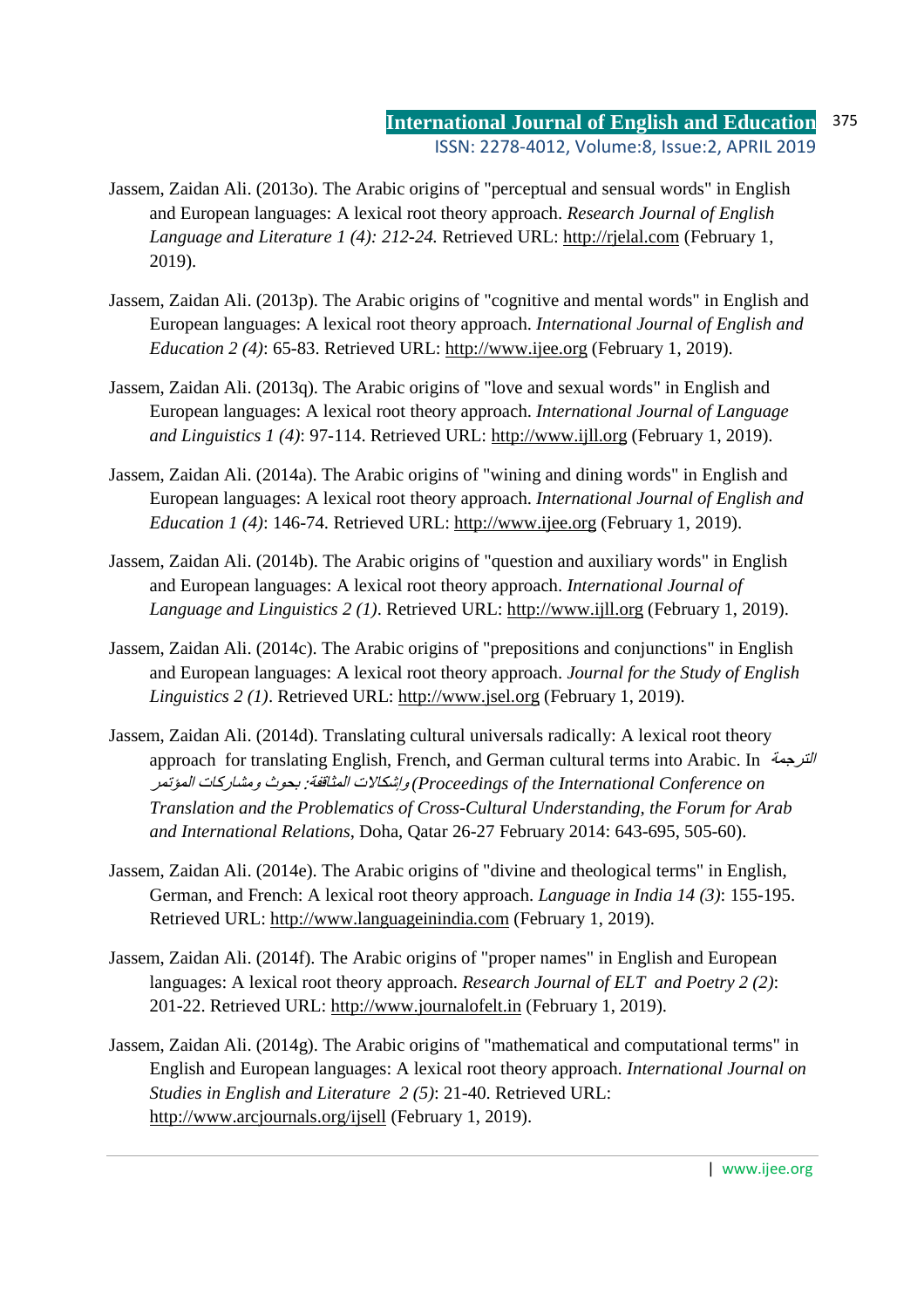- Jassem, Zaidan Ali. (2014h). The Arabic origins of "Mandarin Chinese Pronouns": A radical linguistic theory approach. *International Journal of English and Education 3 (3)*. Retrieved URL: http://www.ijee.org (February 1, 2019).
- Jassem, Zaidan Ali. (2014i). The Arabic origins of "Finnish and Basque Pronouns": A radical linguistic theory approach. *Journal of English language and literature 2 (1): 109-20*. Retrieved URL: http://www.jellonline.com (February 1, 2019).
- Jassem, Zaidan Ali. (2014j). The Arabic origins of English and Indo-European "colour and artistic terms": A radical linguistic theory approach. *International Journal of English language, literature, and Translation 1 (1): 1-14*. Retrieved URL: http://www.ijels.com (February 1, 2019).
- Jassem, Zaidan Ali. (2014k). I buy, Ich kaufe, & J'achéte as Arabic Dialectal Variants: A radical linguistic theory approach. *International Journal of language and linguistics 2 (5): 317- 27*. Retrieved URL: http://www.sciencepublishinggroup.com/ijll. Doi: 10.11648/j.ijll.20140205.15 (February 1, 2019).
- Jassem, Zaidan Ali. (2015a). The Arabic origins of English and Indo-European "life and death terms": A radical linguistic theory approach. *International Journal of English and Education 4/1:* 322-345. Retrieved URL: http://www.ijee.org (February 1, 2019).
- Jassem, Zaidan Ali. (2015b). Towards a radical translation theory for names: A comparative historical linguistics approach. *International Journal of English and Education 4/1:* 298- 321. Retrieved URL: http://www.ijee.org (February 1, 2019).
- Jassem, Zaidan Ali. (2015c). The Arabic origins of English and Indo-European "medical terms": A radical linguistic theory approach. *Journal of English Language and Literature 2/1:* 18- 47. Retrieved URL: http://www.joell.in (February 1, 2019).
- Jassem, Zaidan Ali. (2015d). The Arabic origins or cognates of English and Indo-European "case markings and word order": A radical linguistic theory approach. *Language in India 15/3:*  104-40. Retrieved URL: http://www.languageinindia.com (February 1, 2019).
- Jassem, Zaidan Ali. (2015e). The Arabic origins of English and Indo-European "democratic terms": A radical linguistic theory approach. *Journal of English Language and Literature 2/2:* 111-139. Retrieved URL: http://www.joell.in (February 1, 2019).
- Jassem, Zaidan Ali. (2015f). The Arabic origins of English and Indo-European "military terms": A radical linguistic theory approach. *Language in India 15/5:* 105-139. Retrieved URL: http://www.languageinindia.com (February 1, 2019).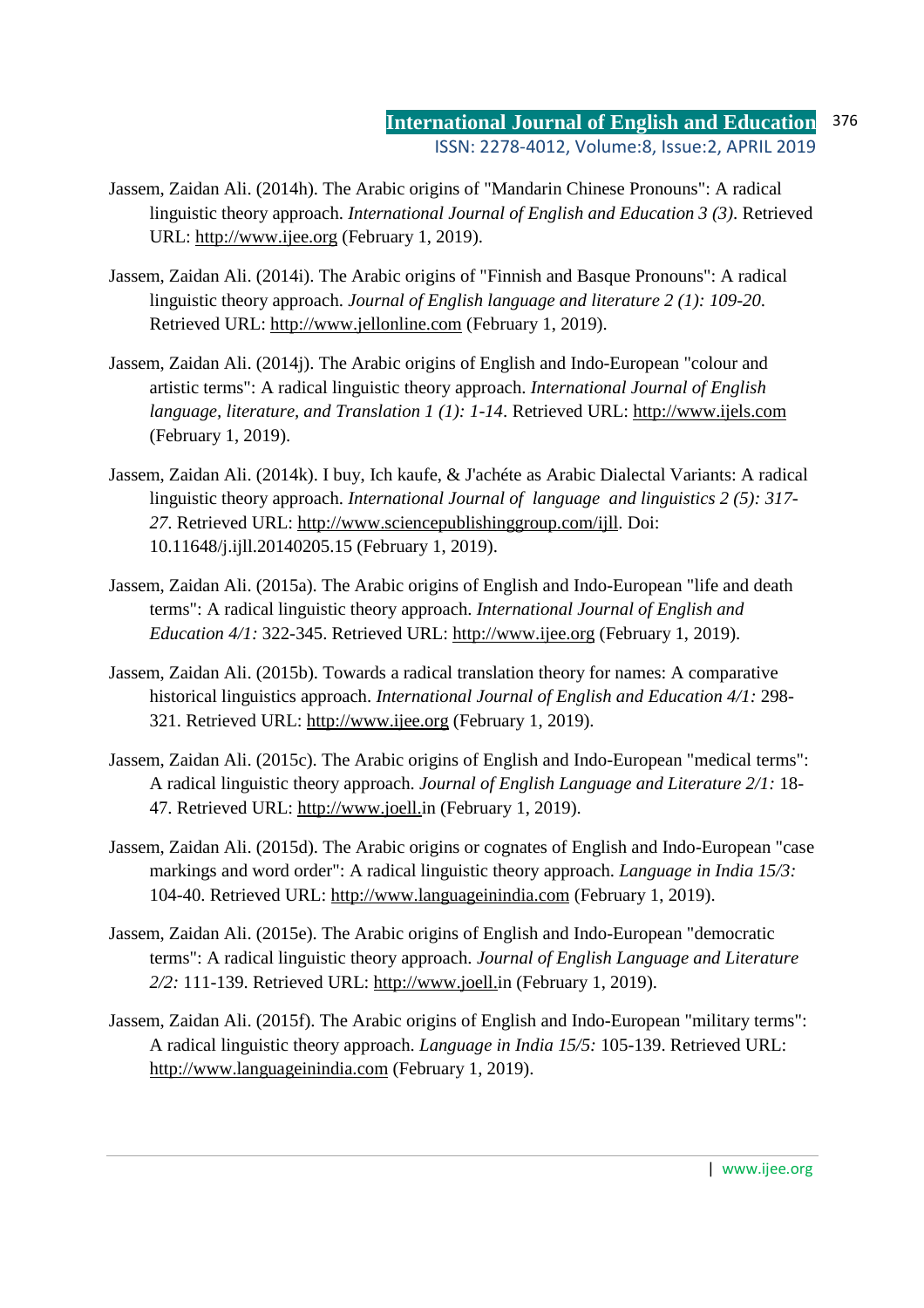- Jassem, Zaidan Ali. (2015g). The Arabic origins of English and Indo-European "legal terms": A radical linguistic theory approach. *Journal of Applied Linguistics and Translation 1/1:* 10- 29. Retrieved URL: http://www.languageinindia.com (February 1, 2019).
- Jassem, Zaidan Ali. (2015i). The Arabic origins of English and Indo-European "urban terms": A radical linguistic theory approach. *English Review: Journal of English Education* 3/2: 146- 166. Retrieved URL: http://www.journal.uniku.ac.ind/index.php/ERJEE (February 1, 2019)
- Jassem, Zaidan Ali. (2015j). Negation in world languages: A radical linguistic theory approach. *Veda's Journal of English Language and Literature* 2/4: 1-17. Retrieved URL: http://www.joell.in (February 1, 2019)
- Jassem, Zaidan Ali. (2016a). The Arabic origins of "plural markers" in world languages: A radical linguistic theory approach. *International Journal of English and Education* 5/1: 193-223. Retrieved URL: http://www.ijee.org (February 1, 2019). (Also in *Indonesian EFL Journal 1 (2):* 144-163, 2015.)
- Jassem, Zaidan Ali. (2016b). The Arabic origins of English and Indo-European "floral terms": A radical linguistic theory approach. *International Journal on Studies in English and Literature 4 (2)*: 81-99. Retrieved URL: http://www.arcjournals.org/ijsell (February 1, 2019).
- Jassem, Zaidan Ali. (2016c). The Arabic origins of English and Indo-European "fashion and modeling terms": A radical linguistic theory approach. *International Journal on Studies in English and Literature 4 (6)*: 40-60. Retrieved URL: http://dx.doi.org/10.20431/2347- 3134.0405007 (February 1, 2019).
- Jassem, Zaidan Ali. (2016d). The Arabic origins of English and Indo-European "definite articles": A radical linguistic theory approach. *International Journal of English Language, Literature and Humanities 4/6*: 530-55. Retrieved URL: http://www.ijellh.com/wpcontent/uploads/2016/06/64.-Zaidan-Ali-Jassem-paper-final.pdf?cec.7d6 (February 1, 2019)
- Jassem, Zaidan Ali. (2016e). English, German, French, Latin, Greek, and Sanskrit are entirely Arabic- Free Good Lovely Comely Merry Beautiful Girls Marry Noble Villains in Wedding and Engagement Rings Ceremoniously: A radical linguistic theory approach. *International Journal of English and Education 5/*3: 335-56. Retrieved URL: http://www.ijee.org/yahoo\_site\_admin/assets/docs/26.19215751.pdf (February 1, 2019)
- Jassem, Zaidan Ali. (2016f). The Arabic origins and development of English, German, and French: A radical linguistic theory approach. *Proceedings of 9th International Conference on Allugha Alarabia asas althaqafa alinsania* 'Arabic as the Basis of Human Culture' *Vol. 1*. University of Jakarta in Cooperation with The University of Science and Technology of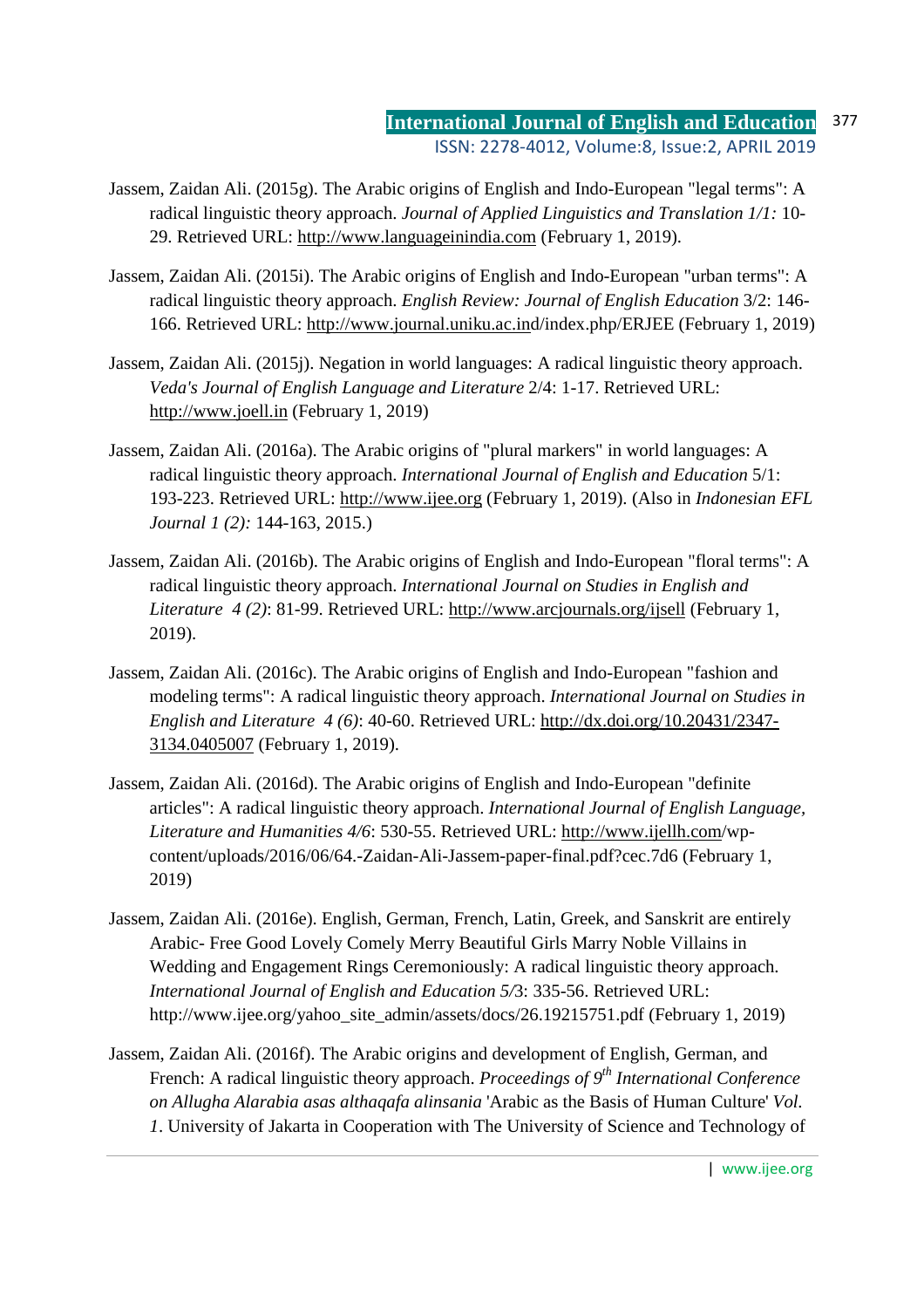Jordan, and Indonesia's Arabic Teachers' Association, Jakarta, Indonesia, 9-10 August 2016, pp. 363-404.

- Jassem, Zaidan Ali. (2016g). Vocabulary learning and teaching: A radical linguistic theory approach. *Proceedings of 10th International Conference on Arabic Language and Culture in Inter-Continental Educational Institutions (PINBA X IMLA), Vol. 1*. The State Institute of Islamic Studies Pontianak in Cooperation with Arabic Teachers' Association of Indonesia, West Kalimantan, Indonesia, 26-28 August 2016, pp. 50-70.
- Jassem, Zaidan Ali. (2016h*).* Campbell's (2013) Historical linguistics: An introduction: A critical review. *International Journal of English Language, Literature and Humanities 10/6*: 530- 55. Retrieved URL: http://www.ijellh.com/wp-content/uploads/2016/06/64.-Zaidan-Ali-Jassem-paper-final.pdf?cec.7d6 (February 1, 2019)
- Jassem, Zaidan Ali. (2016i). Medical Translation: A Radical Linguistic Theory Approach**.** Paper presented at presented المثاقفة وإشكالات الترجمة*)3rd International Conference on Translation and the Problematics of Cross-Cultural Understanding)*, the Forum for Arab and International Relations, Doha, Qatar 12-13 December 2016.
- Jassem, Zaidan Ali. (2017a). Harper's *Etymology Dictionary Online (etymonline)*: A critical review. *International Journal of English and Education 6/1*: 335-56. Retrieved URL: http://www.ijee.org/yahoo\_site\_admin/assets/docs/26.19215751.pdf (February 1, 2019).
- Jassem, Zaidan Ali. (2017b). Myth and Fallacy in *the Oxford English Dictionary*: A Critique with Reference to "That Girl Marries the Villain". *Veda's Journal of English Language and Literature* 4/1: 42-55. Retrieved URL: http://www.joell.in (July 3, 2017)
- Jassem, Zaidan Ali. (2018a). The Arabic origins or cognates of negative terms in world languages: A radical linguistic theory approach. *International Journal of English and Education 7/1*: 124-52. Retrieved URL: http://www.ijee.org/yahoo\_site\_admin/assets/docs/10.5125350.pdf (February 1, 2019).
- Jassem, Zaidan Ali. (2018b). The Arabic origins or cognates of names of "Week Days" in English and European Languages: A lexical root theory approach. *International Journal of English and Education 7/2*: 273-94. Retrieved URL: http://www.ijee.org/yahoo\_site\_admin/assets/docs/10.5125350.pdf (February 1, 2019).
- Jassem, Zaidan Ali. (2018c). The Arabic origins or cognates of English and European place names: A consonantal radical theory approach. *Indian Journal of Arts 8*: 90-102. Retrieved URL: http://www.discoveryjournals.org/arts/current\_issue/2018/A11.pdf (February 1, 2019).